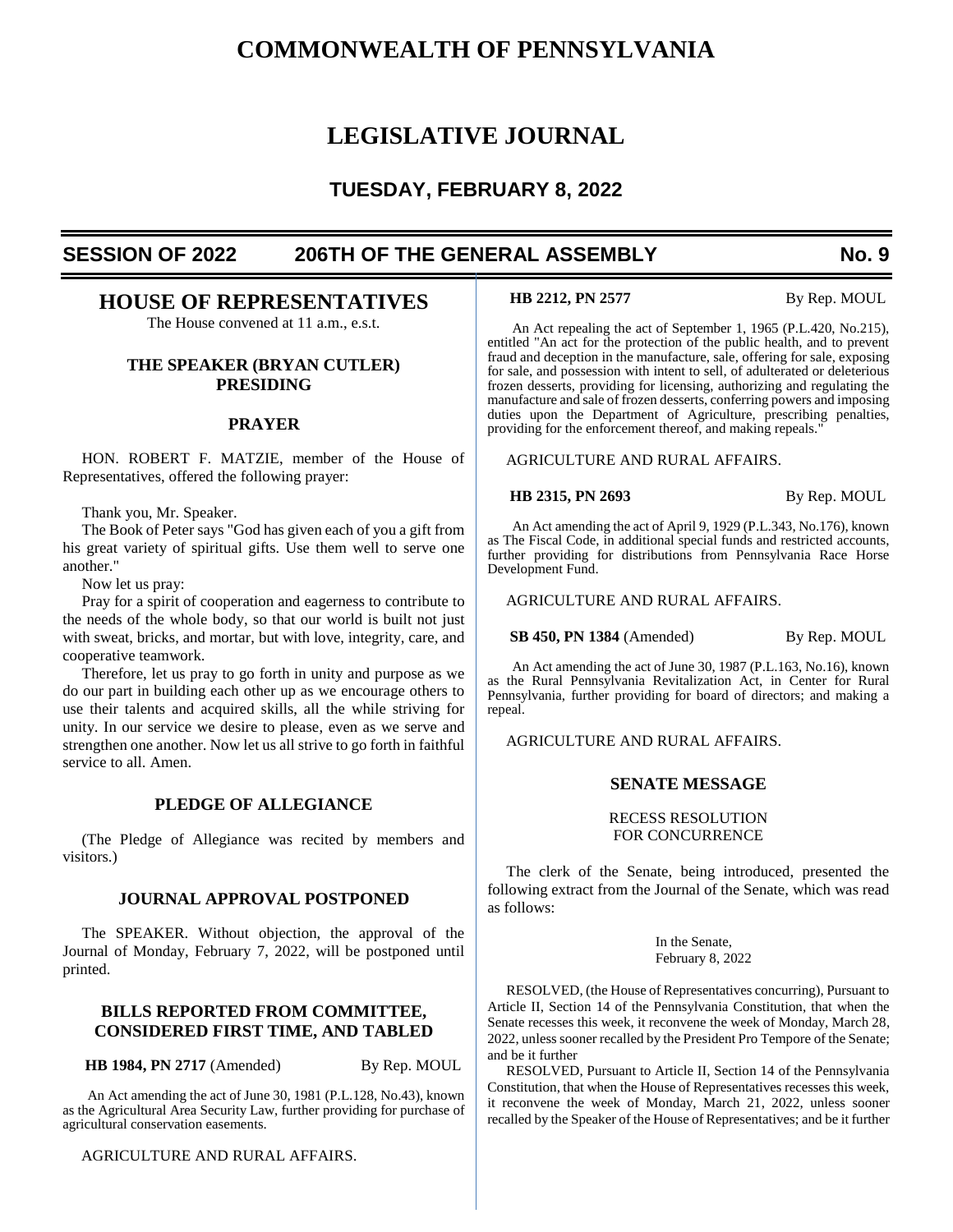# **144 LEGISLATIVE JOURNAL—HOUSE** FEBRUARY 8

RESOLVED, Pursuant to Article II, Section 14 of the Pennsylvania Constitution, that when the House of Representatives recesses the week of March 21, 2022, it reconvene the week of Monday, March 28, 2022, unless sooner recalled by the Speaker of the House of Representatives.

Ordered, That the clerk present the same to the House of Representatives for its concurrence.

On the question, Will the House concur in the resolution of the Senate? Resolution was concurred in. Ordered, That the clerk inform the Senate accordingly.

# **COMMUNICATION FROM DEPARTMENT OF COMMUNITY AND ECONOMIC DEVELOPMENT**

The SPEAKER. The Speaker submits for the record the Annual Financing Strategy Report, Fiscal Year 2021-2022, from the Pennsylvania Department of Community and Economic Development.

(Copy of communication is on file with the Journal clerk.)

# **SENATE MESSAGE**

# AMENDED HOUSE BILL RETURNED FOR CONCURRENCE AND REFERRED TO COMMITTEE ON RULES

The clerk of the Senate, being introduced, returned **HB 1082, PN 2714,** with information that the Senate has passed the same with amendment in which the concurrence of the House of Representatives is requested.

# **LEAVES OF ABSENCE**

The SPEAKER. Turning to leaves of absence. Are there requests for leaves?

The Chair recognizes the gentlewoman, the majority whip, who indicates that there are none. The Chair thanks the lady.

The Chair recognizes the gentleman, the Democratic whip, who indicates that there are none.

# **MASTER ROLL CALL**

The SPEAKER. The Chair is about to take the master roll call. Members will proceed to vote.

The following roll call was recorded:

#### PRESENT–200

| Armanini         | Frankel   | Longietti     | Rigby   |
|------------------|-----------|---------------|---------|
| Benham           | Freeman   | Mackenzie, M. | Roae    |
| Benninghoff      | Fritz     | Mackenzie, R. | Rossi   |
| <b>Bernstine</b> | Galloway  | Madden        | Rothman |
| <b>Bizzarro</b>  | Gaydos    | Major         | Rowe    |
| <b>Boback</b>    | Gillen    | Mako          | Rozzi   |
| Bonner           | Gillespie | Malagari      | Ryan    |

| <b>Borowicz</b> | Gleim          | Maloney     | Sainato       |
|-----------------|----------------|-------------|---------------|
| Boyle           | Gregory        | Markosek    | Samuelson     |
| <b>Bradford</b> | Greiner        | Marshall    | Sanchez       |
| <b>Briggs</b>   | Grove          | Masser      | Sankey        |
| <b>Brooks</b>   | Guenst         | Matzie      | Sappey        |
| Brown, A.       | Guzman         | McClinton   | Saylor        |
| Brown, R.       | Hamm           | McNeill     | Schemel       |
| <b>Bullock</b>  | Hanbidge       | Mehaffie    | Schlossberg   |
| <b>Burgos</b>   | <b>Harkins</b> | Mentzer     | Schmitt       |
| <b>Burns</b>    | Harris         | Mercuri     | Schroeder     |
| Carroll         | Heffley        | Merski      | Schweyer      |
| Causer          | Helm           | Metcalfe    | Shusterman    |
| Cephas          | Hennessey      | Metzgar     | Silvis        |
| Ciresi          | Herrin         | Mihalek     | Sims          |
| Conklin         | Hershey        | Millard     | Smith         |
| Cook            | Hickernell     | Miller, B.  | Snyder        |
| $\cos$          | Hohenstein     | Miller, D.  | Solomon       |
| Cruz            | Howard         | Mizgorski   | Sonney        |
| Culver          | Innamorato     | Moul        | <b>Staats</b> |
| Curry           | Irvin          | Mullery     | Stambaugh     |
| Daley           | Isaacson       | Mullins     | Stephens      |
| Davanzo         | James          | Mustello    | Struzzi       |
| Davis. A.       | Jones          | Neilson     | Sturla        |
| Davis, T.       | Jozwiak        | Nelson. E.  | Thomas        |
| Dawkins         | Kail           | Nelson. N.  | Tomlinson     |
| Day             | Kaufer         | O'Mara      | Topper        |
| Deasy           | Kauffman       | O'Neal      | Twardzik      |
| DeLissio        | Keefer         | Oberlander  | Vitali        |
| Delloso         | Kenyatta       | Ortitay     | Warner        |
| Delozier        | Kerwin         | Otten       | Warren        |
| DelRosso        | Kim            | Owlett      | Webster       |
| DeLuca          | Kinkead        | Parker      | Welby         |
| Diamond         | Kinsey         | Pashinski   | Wentling      |
| Dowling         | Kirkland       | Peifer      | Wheeland      |
| Driscoll        | Klunk          | Pennycuick  | White         |
| Dunbar          | Knowles        | Pickett     | Williams, C.  |
| Ecker           | Kosierowski    | Pisciottano | Williams, D.  |
| Emrick          | Krajewski      | Polinchock  | Young         |
| Evans           | Krueger        | Puskaric    | Zabel         |
| Farry           | Kulik          | Ouinn       | Zimmerman     |
| Fee             | Labs           | Rabb        |               |
| Fiedler         | Lawrence       | Rader       | Cutler,       |
| Fitzgerald      | Lee            | Rapp        | Speaker       |
| Flood           | Lewis          |             |               |

### ADDITIONS–0

#### NOT VOTING–0

#### EXCUSED–0

The SPEAKER. Two hundred members having voted on the master roll, a quorum is present.

The House will be temporarily at ease while we allow the guests to come onto the floor.

The House will please return to order.

# **COMMUNICATION FROM GOVERNOR**

#### REQUEST FOR JOINT SESSION

The Speaker laid before the House the following communication in writing from the office of His Excellency, the Governor of the Commonwealth: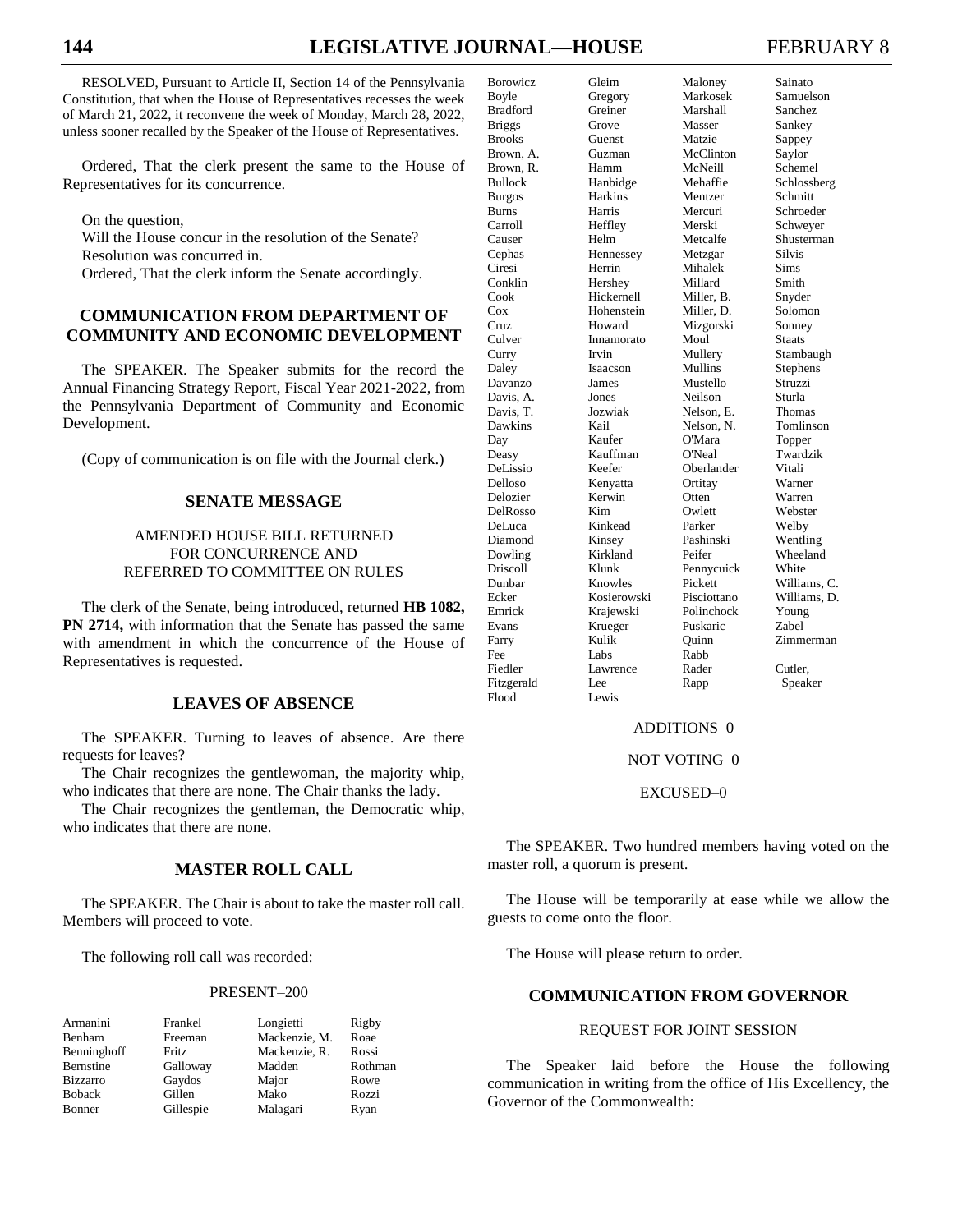Commonwealth of Pennsylvania Office of the Governor

January 4, 2022

| The Honorable Jake Corman The Honorable Bryan Cutler |                                       |
|------------------------------------------------------|---------------------------------------|
| President Pro Tempore                                | Speaker                               |
| Senate of Pennsylvania                               | Pennsylvania House of Representatives |

Dear President Pro Tempore Corman and Speaker Cutler:

If it meets with the approval of the General Assembly, I am respectfully requesting a Joint Session of the General Assembly on Tuesday, February 8, 2022. The purpose of this session would be to address the members of the House and Senate for the annual budget address, at a time that is convenient to the General Assembly.

> Sincerely, Tom Wolf Governor

# **SENATE MESSAGE**

#### JOINT SESSION

The clerk of the Senate, being introduced, presented the following extract from the Journal of the Senate, which was read as follows:

#### In the Senate Tuesday, February 8, 2022

RESOLVED, (the House of Representatives concurring), That the Senate and House of Representatives meet in Joint Session today, February 8, 2022, at 11:30 A.M. in the Hall of the House of Representatives for the purpose of hearing an address by His Excellency, Governor Tom Wolf; and be it further

RESOLVED, That a committee of three, on the part of the Senate, be appointed to act with a similar committee on the part of the House of Representatives, to escort His Excellency, the Governor of the Commonwealth of Pennsylvania, to the Hall of the House of Representatives.

Ordered, That the clerk present the same to the House of Representatives for its concurrence.

On the question,

Will the House concur in the resolution of the Senate? Resolution was concurred in.

Ordered, That the clerk inform the Senate accordingly.

#### **RESOLUTION**

#### COMMITTEE TO ESCORT GOVERNOR

Mr. BENNINGHOFF offered the following resolution, which was read, considered, and adopted:

In the House of Representatives February 8, 2022

RESOLVED, That the Speaker appoint a committee of three to escort the Governor to the Hall of the House for the purpose of attending a Joint Session of the General Assembly.

# **COMMITTEE APPOINTED**

The SPEAKER. The Speaker appoints as a committee to wait upon the Governor, the gentleman from Pike County, Mike Peifer; the lady from Monroe County, Rosemary Brown; and the lady from Delaware County, Gina Curry.

The committee will proceed with the performance of its duties.

The House will be at ease.

The House will come to order.

# **ARRIVAL OF SENATE**

The SPEAKER. The Senate is now entering the hall of the House. Members and guests, please rise as able.

The Speaker recognizes the Sergeant at Arms of the House.

The SERGEANT AT ARMS. Mr. Speaker, the Senate is now present in the hall of the House.

The SPEAKER. The Speaker requests that the Lieutenant Governor, the Honorable John Fetterman; and the President pro tem of the Senate, the Honorable Jake Corman, to be seated on the rostrum.

To members of the House and Senate, please be seated.

# **JOINT SESSION OF THE GENERAL ASSEMBLY**

# **THE SPEAKER (BRYAN CUTLER) PRESIDING**

The SPEAKER. This being the day and the hour agreed upon by a concurrent resolution of the Senate and the House of Representatives to hear an address by His Excellency, the Governor, the Honorable Tom Wolf, the joint session will please come to order.

# **REPORT OF COMMITTEE ESCORTING GOVERNOR**

The SPEAKER. The General Assembly will be at ease while we await the arrival of the Governor. Please take your seats.

The Governor is now entering the hall of the House. Members and guests, please rise.

The Speaker recognizes the chair of the committee to escort the Governor, the gentleman from Carbon and Luzerne Counties, Senator John Yudichak.

Mr. YUDICHAK. Mr. Speaker, it is a privilege of the highest order to return to the people's House where my public service career began 24 years ago. As a freshman House member, I served on the committee to escort Gov. Tom Ridge. Today I serve as the chairman of the committee to escort Gov. Tom Wolf. It is an honor to share this special moment at the Speaker's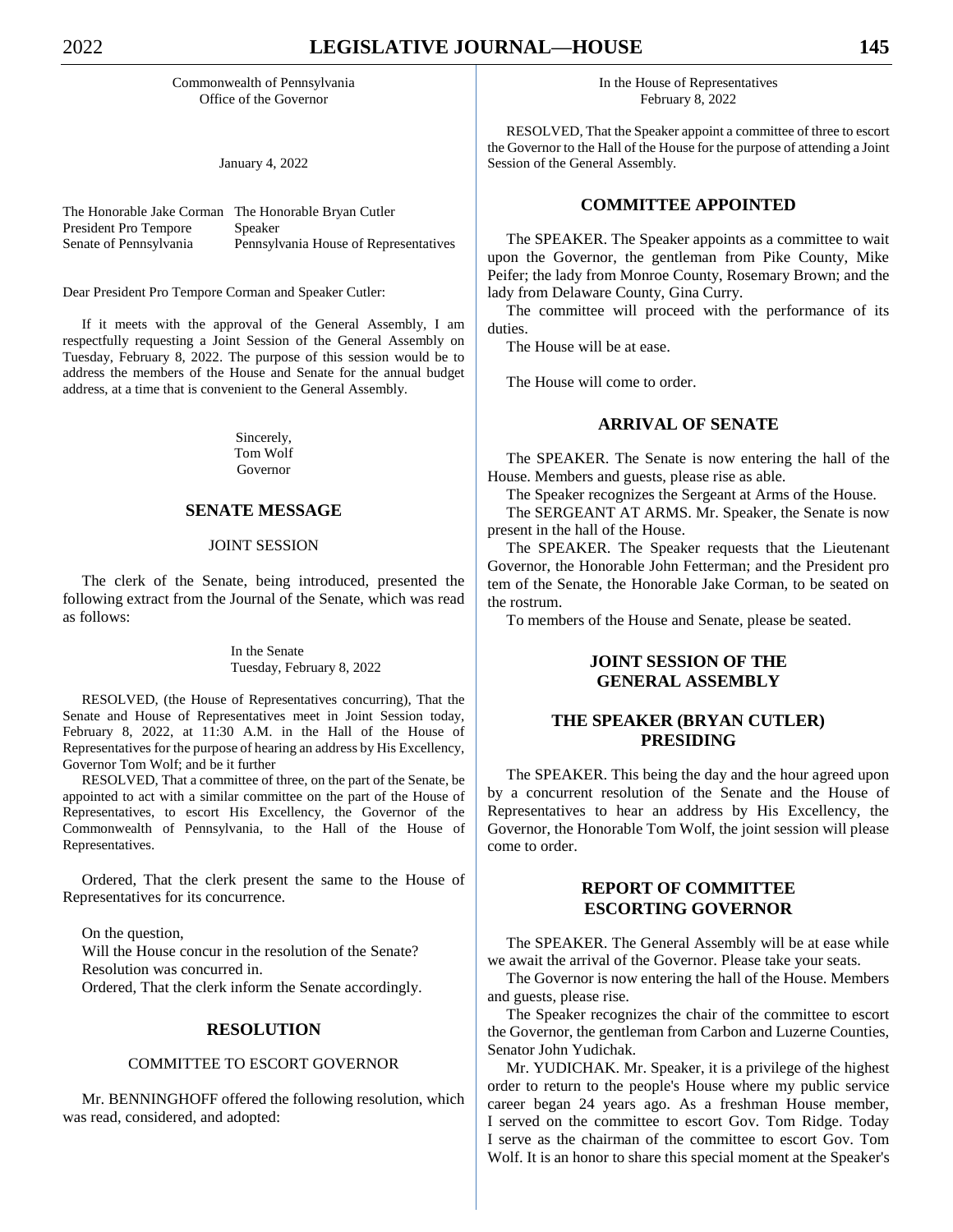rostrum with my friends and colleagues in the House and Senate, both past and present.

Mr. President, Mr. Speaker, members of the General Assembly, as the chair of the committee to escort the Governor, I wish to report that His Excellency, the Governor, is present and is prepared to address this joint session.

The SPEAKER. Members of the General Assembly, I now have the honor and privilege of presenting His Excellency, the Governor, the Honorable Tom Wolf, who will now address this joint session.

Governor Wolf.

# **FISCAL YEAR 2022-2023 BUDGET ADDRESS OF GOV. TOM WOLF**

The GOVERNOR. Speaker Cutler; President Corman; Lieutenant Governor Fetterman; Leader Ward; Leader Costa; Leader Benninghoff; Leader McClinton; members of the General Assembly; invited guests, friends, family – especially Frances, my wife – and my fellow Pennsylvanians:

Seven years ago, I stood here to deliver my first budget address as Governor. I tried to strike a hopeful tone. But the truth was, we were in really tough shape. The Commonwealth was failing to deliver on the fundamental promise of opportunity to all its citizens.

The list of challenges was long. We were not funding our schools adequately or fairly. We were ranked near the very bottom of the country when it came to job creation. Too many Pennsylvanians were going without health insurance. Too many were incarcerated in our State correctional institutions. And we were in no financial condition to do much of anything about any of it.

As I took the podium that day, we were facing a structural budget deficit of \$2 billion to \$3 billion. We had become one of the least creditworthy States in the nation. We could not even pay our annual pension bill. And our Rainy Day Fund was down to its last \$231,800. Now, if you do the math, that is about 20 minutes, 20 minutes' worth of the Commonwealth's annual operating budget. In other words, our finances were a mess. And there was really no speech that I, or anyone else, could have given that day that would change that reality.

So all I asked that day was that we try something different. We needed to acknowledge the failure of the approach Harrisburg had long taken in the face of these challenges, and try to forge a new path forward.

It did not happen overnight. In fact, some of you might recall, our journey began with a 9-month budget impasse that only reinforced Pennsylvanians' skepticism about our ability to get anything done. In the years since, there has certainly been plenty of wrangling, arguing, negotiating, and plain old yelling in the halls of this Capitol. But we stuck it out, Democrats and Republicans. We did not give up on each other, and we did not give up on Pennsylvania. Now look how far we have come.

Over the last 7 years, we have invested nearly \$2 billion into our classrooms: investments in early childhood education, investments in pre-K, investments in K through 12 education. We even came together to create a bipartisan public school fair funding formula.

We have driven Pennsylvania's uninsured rate to the lowest level ever. We have cut our prison population by 11,000 at the same time we have cut the crime rate. We have reduced our carbon footprint. We have paved the way for a transition to a sustainable energy future. We have reformed our pension system. And so much more. Hey, we can even buy beer and wine where we buy our groceries.

I am proud of what we have accomplished together. But I also know that we still face significant challenges. If you are a Pennsylvanian worried about how you are going to support your family, or if you do not know how you are going to pay for your kid's college tuition, or if you are struggling to keep up with the rising costs of everything from groceries to health care, you do not want to hear about how far we have come over the last 7 years. You want to know what we are going to do next.

So let us take advantage of the opportunity before us. And indeed, these are days of opportunity for our Commonwealth.

That is because, at long last, our fiscal house is actually in order. Over the past 7 years, we have turned that \$2 billion to \$3 billion structural budget deficit into a \$2 billion to \$3 billion structural budget surplus. We have built our Rainy Day Fund to more than \$2.8 billion – and that is more than 12,000 times what it was when I took office. And that is the highest it has ever been.

We are no longer digging out of a hole. We are ready to build. And this year's budget does exactly that, making new investments that will build a stronger and brighter future for Pennsylvania families.

Let us take a moment to be clear about how we got here. We did not achieve our sound financial position by raising taxes. In fact, we eliminated the capital stock and franchise tax entirely.

We got here actually instead by paying our bills. And when I say that, I am not just talking about fiscal responsibility. I am talking about the fact that we all collectively took personal responsibility for addressing our challenges instead of passing them off to someone else.

Let me give you an example. For years, we used all sorts of creative ways to avoid fully paying our pension bill – anybody remember "collars"? But we were merely postponing the inevitable, and in the process, raising the ultimate cost of fulfilling our obligations.

It did not happen overnight, but we finally took responsibility. Democrats and Republicans came together and decided that we were going to start paying our bill in full, even if that meant overhauling our system to bring it into line with reasonable employee retirement expectations.

For all the innovative policies we have introduced and debated here in Harrisburg over the years – the last 7 years especially – the most radical thing we have done is simply live up to our commitments.

But there is still one big commitment left unfulfilled. The fair funding formula was created by a bipartisan commission chaired by two Republican legislators, and it represents a long-overdue step towards achieving equal opportunity in our Commonwealth. It promises that a child's chance to thrive will not be determined by their ZIP (Zoning Improvement Plan) Code. Now it is time to keep that promise.

This is one of those cans it would be really easy to kick down the road. We could make it someone else's problem. We could leave it for another Governor and another legislature to figure out.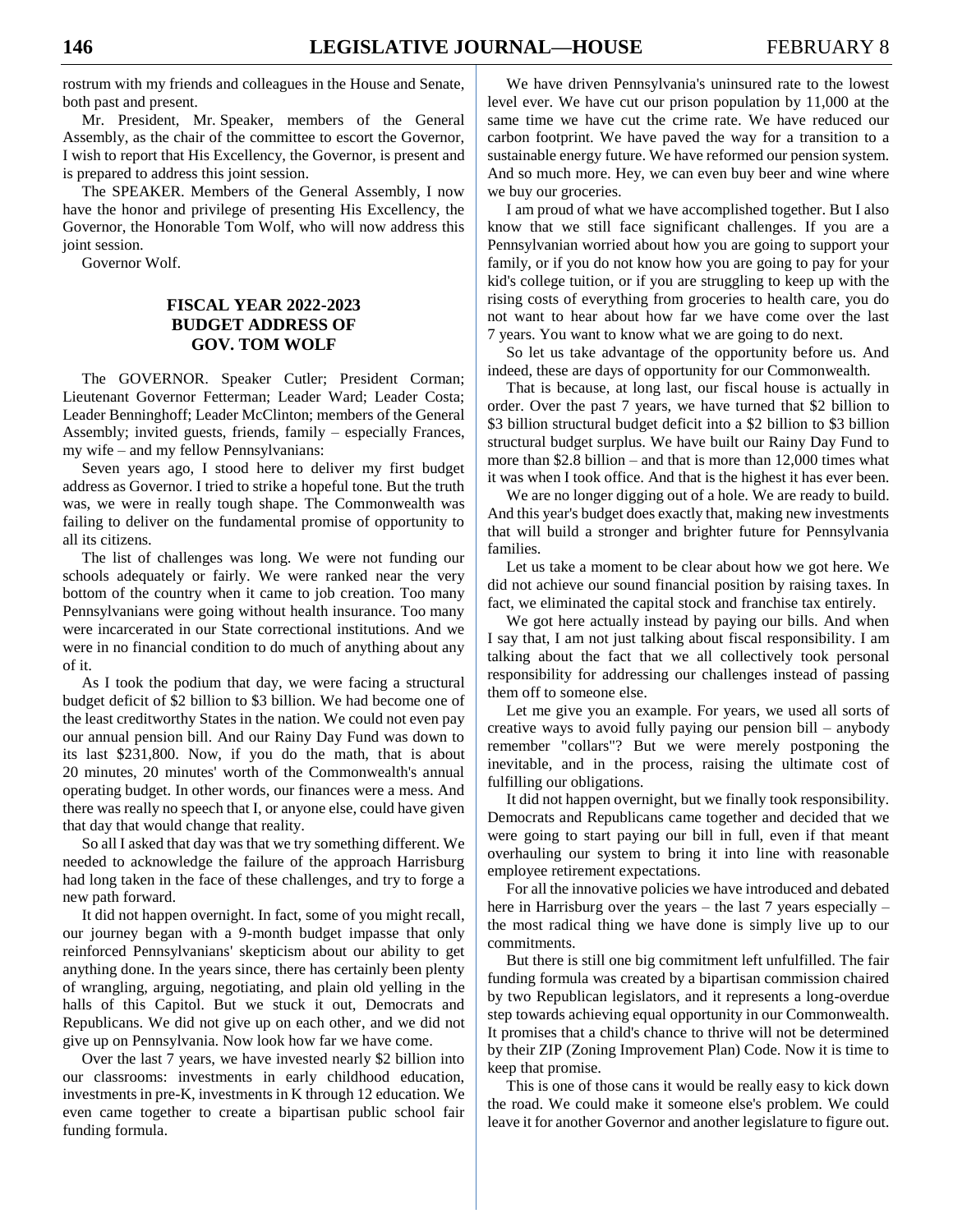But we know better. We know that putting off the inevitable is not solving the problem. The truth is, the longer we go without paying this bill, the more it is going to end up costing us.

Refusing to fund education equitably simply does not save us money. It just means we wind up spending more on other things: social services, remedial programs, even prisons. And that calculation does not take into account the opportunity costs of failing to invest in our kids: the skills our workforce does not develop, the products and services that never become a reality, the business growth and tax revenues that just vanish.

We are going to have to pay this bill eventually. And there has never been a better time to take a giant step forward than right now. We can afford to invest a whole lot more in the fair funding formula without raising one penny in State taxes. And we can afford to do that without asking any school district, anywhere in Pennsylvania, to sacrifice one penny in State funding.

Let us not waste this opportunity. Let us not force our successors in public office – not to mention our kids and grandkids – to pay the price for our failure to act.

Last year, we made a historic investment in our schools. This year, we have an opportunity to build on that momentum and make a generational difference for students all across the Commonwealth.

Speaking of paying our bills, we should also make this the year we make it a little easier for Pennsylvania families to pay theirs. Most States across the nation have a higher minimum wage than Pennsylvania. In fact, on January 1 this year, minimum-wage workers in neighboring States of Ohio, Delaware, Maryland, New Jersey, and New York all got a raise. Most of the States in our region are on their way to a \$15 minimum wage. Not here. Pennsylvania's minimum wage is still stuck at \$7.25. Pennsylvanians have not gotten a raise in 13 years. Adjusted for inflation, they have actually taken a \$2-an-hour pay cut. We are literally surrounded by States that are giving minimum-wage workers a better deal. And this is embarrassing.

Just like school funding, refusing to address the problem, in that case or in this case, will not make either go away. In fact, quite the opposite. Our failure to increase the minimum wage is costing us right now dearly. It is simple. When people are able to earn a decent wage, they can contribute to the economic lives of their communities – and the Commonwealth. On the other hand, when they work full time but still do not earn enough to pay for bare necessities like food, shelter, clothing, and heat, taxpayers end up footing the bill.

It is not complicated. And it is not abstract, either. If we adopted, for example, Senator Tartaglione and Representative Kim's plan to raise our minimum wage, the economic benefit to our Commonwealth would amount to over \$77 million in the very first year. And that includes not only increased revenues, but also savings from State benefits programs – because when more Pennsylvanians get paid fairly, reliance on public benefits goes down.

It is time to do the right thing. It is time to do the smart thing. It is time to raise our minimum wage.

The truth is, the experience we have had here in Harrisburg over the last 7 years – digging out of a massive financial hole – is familiar to a whole lot of Pennsylvanians. In recent years, we have faced a once-in-a-lifetime financial crisis and a once-in-a-century pandemic. Working people have been dealt some really tough cards.

We have weathered those storms relatively well, and we are going to be okay. But when it comes to their families' economic futures, we simply cannot ask Pennsylvanians to settle for just "okay." Now that we are out of the hole, it is time to start building something better. And we are actually in a position to help families in our Commonwealth do just that.

In fact, we owe it to them. Because they have carried us through these difficult times and they have laid the foundation for our Commonwealth's comeback. Thanks to our workers and our businesses, Pennsylvania's economy is thriving. If we were our own independent nation, that nation would have the 18th largest economy in the world. We are strong in manufacturing, in natural resources, in human capital. We have seen explosive growth in traditional industries like tourism and agriculture, and in cuttingedge industries like robotics, life sciences, and petrochemicals.

We did not get here by slashing taxes for corporations; in fact, I think our corporate tax rate is too high, and this year I am once again calling for a reduction. No: We got here by investing in our people. For example, we have made our institutions of secondary and postsecondary education better and more relevant to the career needs of all Pennsylvanians by making major investments in STEM (Science, Technology, Engineering, and Mathematics) education, dual enrollment programs, and career and technical education programs.

We have also invested heavily in our Pennsylvania State universities, which are transforming themselves for a brighter future. These investments have allowed us to expand registered apprenticeship programs into new industries and expand these opportunities for more people. And we have been able to develop more educational and training offerings tailored to the specific needs of Pennsylvania businesses.

Now, our budget surplus is not an excuse for a spending spree – but it is a chance to make more investments that can open the doors to more opportunity for more Pennsylvania families. More investments in job training and small business assistance so people can find not just a job that pays, but a career they are actually passionate about. More investments in clean energy and infrastructure so we can lay the foundation for another generation of economic success. More investments in health care so that we can fight the opioid epidemic and improve mental health.

We are no longer near the bottom in job creation. But a job is just the beginning of what people need, of what people want, of what people expect. We can do so much more for the people of Pennsylvania. And we can do it without raising taxes one penny.

That is the opportunity we have earned, and now is the time to seize it.

Paying our bills and investing in our people put us on the road to our Commonwealth's comeback. And paying our bills and investing in our people will pave the way for many more days of opportunity ahead. What got us here will move us toward the future we want, and that is the future that Pennsylvanians deserve.

But I want to suggest one more principle that will help us continue down the right path, a principle that applies not just to elected officials here in Harrisburg, but to every citizen watching or reading this speech today or sometime in the future. It is about our brand of partisan politics. I am not naive. And I know partisanship is a part of our jobs. It is what democracy is all about. People disagree. People argue. Then we move on with policies that have actually been made better by all that arguing and disagreeing.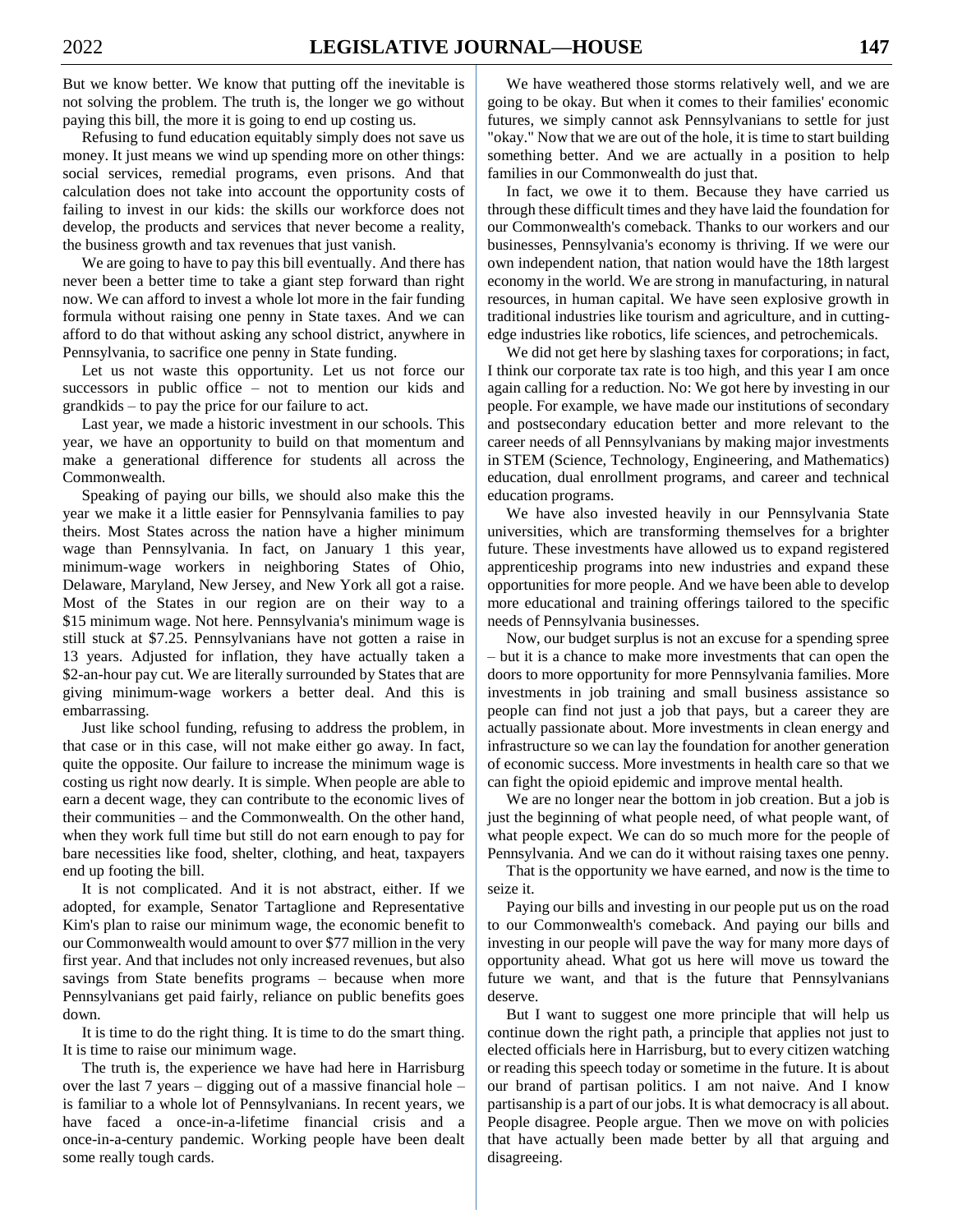I know that as soon as I am done here, folks are going to run out into the hallway and take shots with the pieces of my budget they do not like. And that is fine; that is fine. Because a lot of those same people, a lot of those same people have brought some really good ideas to the table, and some of those good ideas are already part of my proposal.

I may not get everything I want in this budget. And that is okay too. Because there is nothing we cannot do if we stick together and refuse to get discouraged.

In our political system, the future belongs to the coalitionbuilders and the consensus-seekers. Those who understand our true impact can only be measured by the work we actually get done for the people whose lives we actually improve. That is a good thing. Those are the people you want in charge.

But what is happening now and what we are seeing now in this country – that is something different. A significant number of our political leaders are turning against the very idea of democracy itself. And that kind of nihilism is poisonous. It denies the whole idea of civil disagreement. It denies the whole idea that we can eventually find common ground without force. It denies that democracy can ultimately bring us to a better place.

After all, we can choose to be cooperative or we can choose to be intransigent, but when we walk away from the very idea of democratic governance, we wind up somewhere we cannot come back from. We lose our only mechanism for resolving our disagreements fairly, or even peacefully. And without it, we become irrevocably fragmented, a nation where we have no responsibility to work alongside our neighbor, just an incentive to gain and wield power at any cost.

This is the last opportunity for this group, for us, to convince Pennsylvanians that we can work together to do some truly important things for the people we were sent here to serve. We have a chance here in Pennsylvania to make a substantial contribution to our democracy. Let us remind the world that democracy works. And let us do that with this budget.

By all means, let us argue over it. But in the end, let us roll out an on-time budget that continues on the path we have traveled for the last 7 years. Let us agree on a budget that continues to make Pennsylvania better for the people who live and who work here. Let us remind the world that a democracy can, in fact, deliver.

This is important, because I know we all love this Commonwealth. And I cannot tell you what a gift it has been for me to be able to have served for two terms as Governor. Not every day has been easy, but every day has been rewarding. It has been a privilege to do this noble work. It has been the greatest privilege of my life. And I am really grateful.

So I am grateful to my Cabinet and I am grateful to my staff, who have worked so hard and committed so much of their lives to this work. I am grateful to the people who work here in Harrisburg – not just the legislators and your staffs, but the people who keep this building going and the people who keep us safe.

And while I am at it, I want to say a special thank-you to all the employees of the Commonwealth all across the State who typically receive too much blame when things go wrong and get too little credit when things go right.

From the day I took office, I have been impressed by the dedication and selflessness of State employees. And I have worked to make sure that we do a better job of rewarding them for their hard work.

Over the last 7 years, I have implemented changes to make the Commonwealth a premier employer, with benefits and policies to support workers that keep up with changes in the private sector. We have raised the minimum wage for State workers. We have implemented a telework policy that has increased productivity. We established paid parental leave, and modernized the hiring process – and this year's budget includes funding for two new child-care options to help them balance career and family. We have taken big steps toward making Pennsylvania a model employer for one simple reason: we are blessed to have model employees.

I also want to thank my family, who have been my source of strength and wisdom and joy. This has been their service too, and it has been lengthy and it has been hard – I have grandkids now that I did not have when I was first sworn in, and I cannot wait to spend more time with them.

I am especially excited to spend more time with Frances. And I think it says something about how lucky I am that after 47 years of marriage, we are hoping to spend *more* time together in the years ahead.

Frances did not sign up for this. When I proposed to her in that subway station 47 years ago to ask her to marry me, I did not know that our journey would ultimately lead to public office. And she is not the only one who thought that. But she has not only come along on this journey with me, but she has encouraged me every step of the way. She has made me a better public servant and a better person. She is the love of my life. She is my best friend. And she has been an incredible First Lady.

Finally, I am grateful to the people of Pennsylvania for entrusting me with their families' future. And I offer this last budget proposal more confident in their future than I have ever been before, and more excited than I have ever been to help build it.

Thank you very much.

# **JOINT SESSION ADJOURNED**

The SPEAKER. The Chair asks the members of the House to please remain seated for just a minute while the members of the Senate leave the hall of the House.

The business for which the joint session has been assembled having been transacted, this session is now adjourned.

The House will please be in order.

# **MOTION TO PRINT PROCEEDINGS OF JOINT SESSION**

The SPEAKER. The Speaker recognizes the majority leader, who moves that the proceedings of the joint session of the Senate and the House of Representatives this day, the 8th day of February 2022, will be printed in full in this day's Legislative Journal.

On the question, Will the House agree to the motion? Motion was agreed to.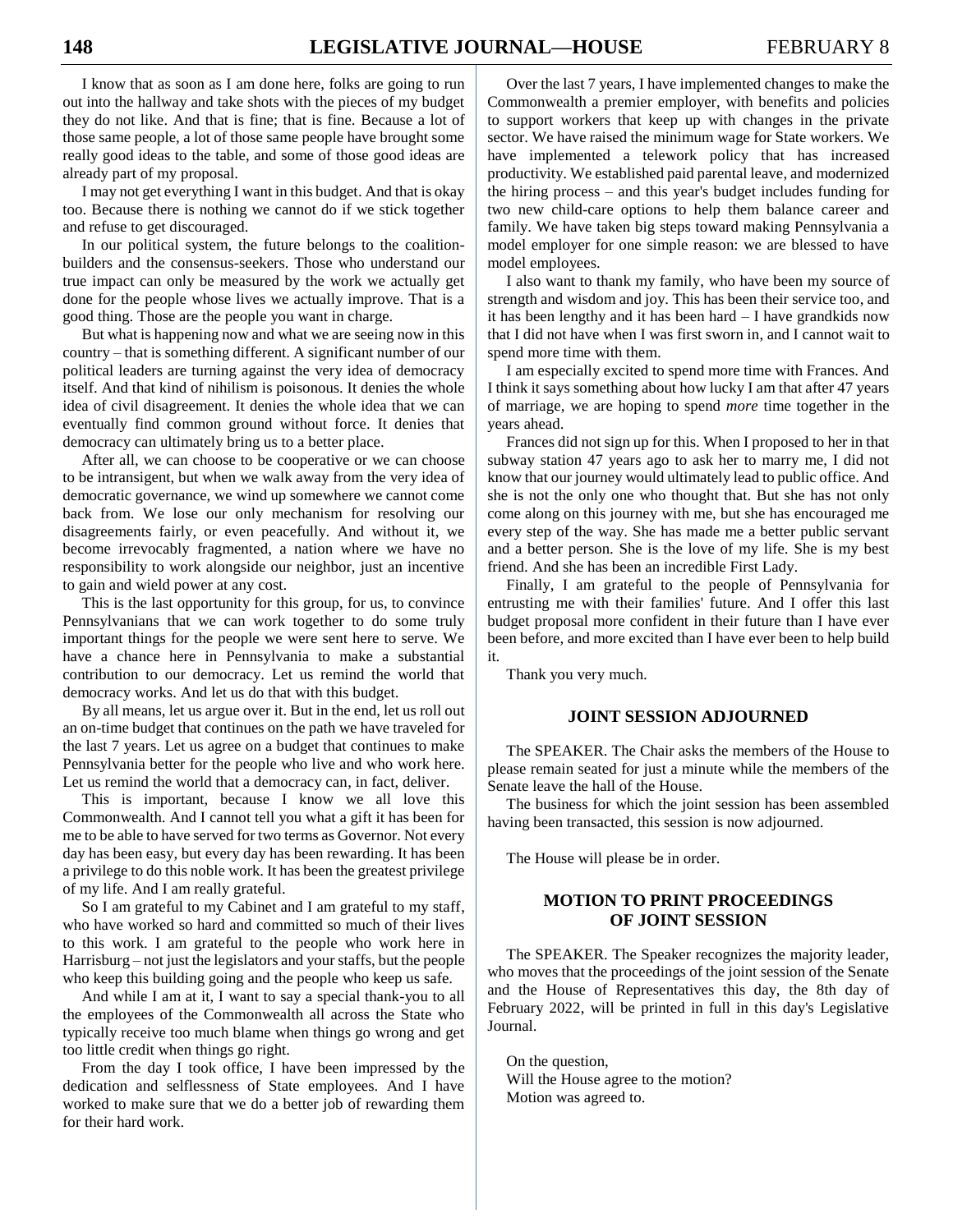The SPEAKER. Turning to caucus and committee announcements.

The Speaker recognizes the gentleman, the majority leader, for a Rules Committee announcement. The gentleman waives off.

# **REPUBLICAN CAUCUS**

The SPEAKER. The Speaker recognizes the gentleman, Representative Dunbar, for a caucus announcement.

Mr. DUNBAR. Thank you, Mr. Speaker.

Republicans will caucus at 1:30 in the majority caucus room; that is 1:30 in the majority caucus room. We will be prepared to be back on the floor at 2:30.

Thank you, Mr. Speaker.

The SPEAKER. The Chair thanks the gentleman.

# **DEMOCRATIC CAUCUS**

The SPEAKER. The Speaker recognizes the gentleman, Representative Dan Miller, for a caucus announcement.

Mr. D. MILLER. Thank you. Democrats will caucus hybrid at 1:30.

The SPEAKER. The Chair thanks the gentleman.

#### **RECESS**

The SPEAKER. This House will stand in recess until 2:30 p.m., unless sooner recalled by the Speaker.

# **AFTER RECESS**

The time of recess having expired, the House was called to order.

# **GUESTS INTRODUCED**

The SPEAKER. Turning to visitor recognition. Located in the gallery, the Chair is pleased to welcome Bill Slaymaker and his wife Coleen. They are residents of Horsham Township with an interest in serving children with special needs, and they are the guests of Representative Stephens. Welcome.

Located to the left of the rostrum, the Chair is pleased to welcome Representative Kail's son, Manny, who is up here visiting for the week. Welcome. Thank you for coming.

Also located in the gallery, the Chair is pleased to welcome Garrett Kilgore. He is a student at Millersville University. He is a constituent of Representative Jones but is currently attending school in the 100th Legislative District, that I had the privilege of representing, and he is shadowing me today. So welcome, Garrett.

# **RULES COMMITTEE MEETING**

The SPEAKER. The Speaker now recognizes the majority leader for a Rules Committee announcement.

Mr. BENNINGHOFF. Thank you, Mr. Speaker.

We will be in the majority caucus room immediately upon receipt – pardon me, on recess, or whatever you decide to call it – for a Rules Committee meeting. Thank you, sir.

The SPEAKER. There will be an immediate meeting of the Rules Committee in the majority caucus room.

The House will be at ease while you go and have your Rules Committee meeting.

The House will return to order.

# **REPORT OF COMMITTEE ON COMMITTEES**

The SPEAKER. The Speaker is in receipt of some additional Committee on Committees supplemental reports.

The following report was read:

#### COMMITTEE ON COMMITTEES

#### SUPPLEMENTAL REPORT

In the House of Representatives, February 8, 2022

Resolved that,

Representative Guzman, Berks County, is elected a member of the Appropriations Committee.

> Respectfully submitted, Rep. Joanna McClinton Democratic Leader

> > \* \* \*

#### COMMITTEE ON COMMITTEES

SUPPLEMENTAL REPORT

In the House of Representatives, February 8, 2022

Resolved that,

Representative Williams, Chester County, is elected a member of the Professional Licensure Committee, Representative Harkins, Erie County, resigned.

> Respectfully submitted, Rep. Joanna McClinton Democratic Leader

> > \* \* \*

#### COMMITTEE ON COMMITTEES

#### SUPPLEMENTAL REPORT

In the House of Representatives, February 8, 2022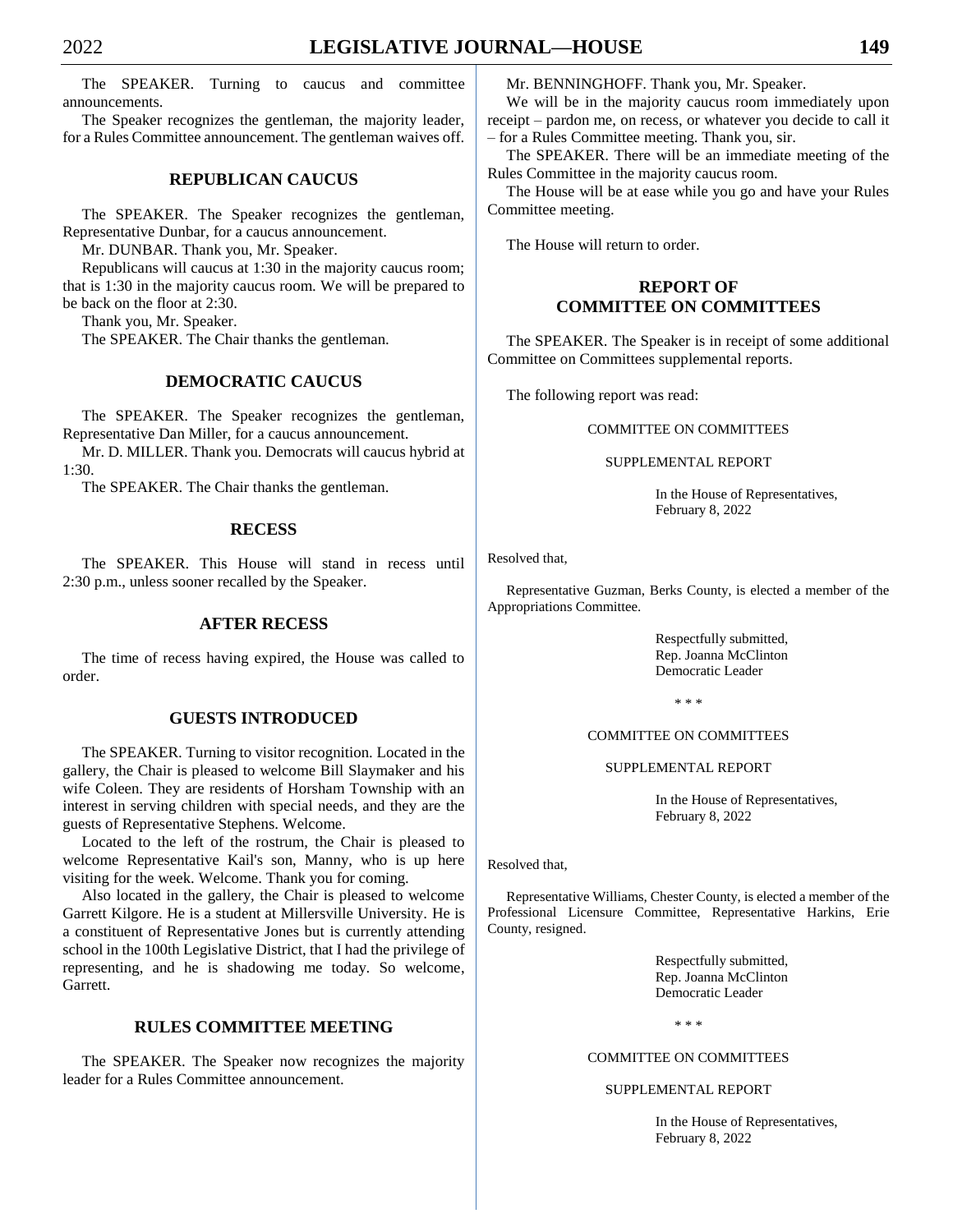#### Resolved that,

Representative Mullins, Lackawanna County, is elected a member of the Professional Licensure Committee, Representative Burns, Cambria County, resigned.

> Respectfully submitted, Rep. Joanna McClinton Democratic Leader

> > \* \* \*

#### COMMITTEE ON COMMITTEES

#### SUPPLEMENTAL REPORT

In the House of Representatives, February 8, 2022

Resolved that,

Representative Kosierowski, Lackawanna County, is elected a member of the Insurance Committee, Representative Mullins, Lackawanna County, resigned.

> Respectfully submitted, Rep. Joanna McClinton Democratic Leader

> > \* \* \*

#### COMMITTEE ON COMMITTEES

#### SUPPLEMENTAL REPORT

In the House of Representatives, February 7, 2022

#### Resolved that,

Representative Welby, Lackawanna County, is elected a member of the Veterans Affairs and Emergency Preparedness Committee, Representative Burns, Cambria County, resigned.

> Respectfully submitted, Rep. Joanna McClinton Democratic Leader

> > \* \* \*

#### COMMITTEE ON COMMITTEES

#### SUPPLEMENTAL REPORT

In the House of Representatives, February 7, 2022

#### Resolved that,

Representative Shusterman, Chester County, is elected a member of the Tourism and Recreational Development Committee, Representative Burns, Cambria County, resigned.

Respectfully submitted, Rep. Joanna McClinton Democratic Leader

\* \* \*

#### COMMITTEE ON COMMITTEES

SUPPLEMENTAL REPORT

In the House of Representatives, February 7, 2022

Resolved that,

Representative Pisciottano, Allegheny County, is elected a member of the Consumer Affairs Committee, Representative Burns, Cambria County, resigned.

> Respectfully submitted, Rep. Joanna McClinton Democratic Leader

On the question, Will the House adopt the resolution? Resolution was adopted.

# **BILL ON CONCURRENCE REPORTED FROM COMMITTEE**

**HB 1082, PN 2714** By Rep. BENNINGHOFF

An Act amending the act of April 9, 1929 (P.L.343, No.176), known as The Fiscal Code, in ARPA health care workforce supports, further providing for definitions; and providing for early detection and diagnosis of Alzheimer's Disease or a related disorder.

RULES.

The SPEAKER. Turning to budgetary comments.

# **STATEMENT BY MR. BRADFORD**

The SPEAKER. The Chair recognizes the Democratic Appropriations chairman, Chairman Bradford.

Mr. BRADFORD. Thank you, Mr. Speaker.

I rise today to give some quick comments about the speech that we heard from our Governor today. We want to obviously begin by thanking the Governor. It has been 8 tumultuous years, and he has led our Commonwealth with a steady hand and we appreciate the job he has done.

He provided us today a financial report which is heartening – \$6.4 billion projected at the end of this year in the General Fund; \$3 billion in a Rainy Day Fund that once just saw a few hundred thousand dollars; and we still have \$2 billion, a little in excess of \$2 billion in Federal American recovery money still in the bank. Over \$11 billion of taxpayer money in the bank. So you would think that there would be some real optimism in the response to the Governor from the side opposite, but I have heard some of the early press, and I have to say, I was a little disappointed by the gloom and doom.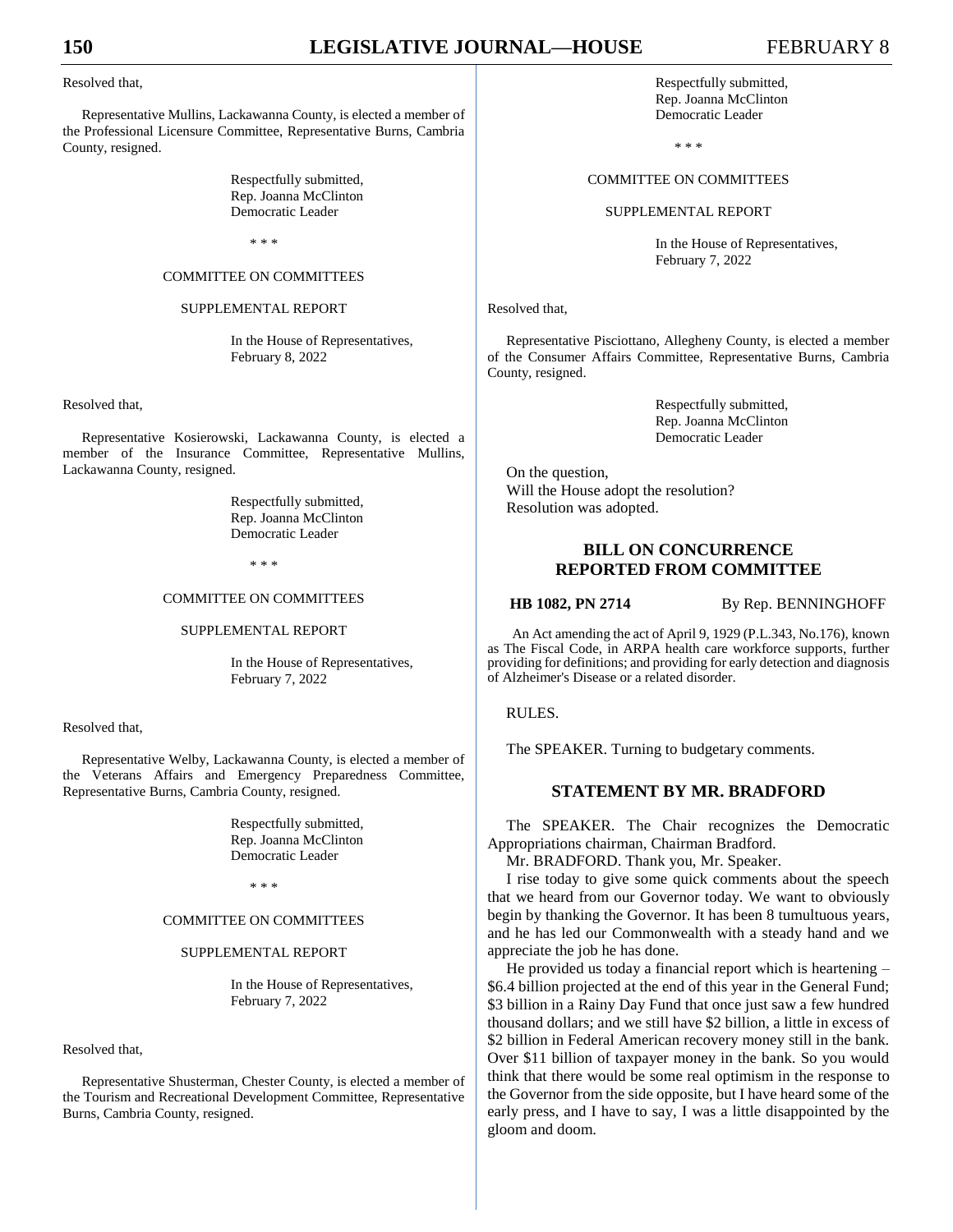I know that they said, do not look at those financial numbers; in fact, do not believe your lying eyes, that this number is illusory and it will be gone in a flash. I have to say, I disagree. And the Governor has presented a very different vision that is in keeping with what House and Senate Democrats have discussed on numerous occasions, but there is some real distinction.

And I know my good friend, my counterpart, the gentleman from York, will come and speak with equal conviction about his view of Pennsylvania and our long-term challenges. So I want to go off and maybe make a little bit of a pre-rebuttal, maybe start addressing some of those issues before he gets the chance to say, we cannot afford it; not the right time; not now. There will never be a right time, I fear, for the good gentleman from York.

House Democrats, for the 8 years of Governor Wolf's administration, have talked about the need for adequate and equitable funding of education. This is an issue that affects every one of our school districts, every one of our legislative districts. There is not a member from northeast to northwest to southeast to southwest Pennsylvania that has not come on this floor and heralded their ideas to appropriately fund education. House Democrats, joined by this Governor, have said on numerous occasions, now is the right time. The argument put forth – in fact, I believe the counter put forth by our Republican friends – was that we cannot afford it right now. We do not have any money in the bank. So surprisingly, now, with \$11 billion, you would think the answer would be, now is the time. But the answer is, no, no, no, no; do not believe your lying eyes. Now is not the right time either. It begs the question of the majority, when is the right time to invest in Pennsylvania's children? How many generations of children are we going to shortchange in school districts like Reading and Allentown, but yet, in rural and western Pennsylvania as well? How long will we tell them, with \$11 billion in the bank, that we cannot afford to provide them the education they deserve?

In the building right across the street, there right now is a Commonwealth Court case challenging whether this legislative body is living up to its constitutional obligation to provide an appropriate level of education funding. We are almost certain to lose when that gets to our State's highest court, and this body will say, as it often does, that is not the purview of the court. Well, we have the chance today, while the sun is shining financially with \$11 billion in the bank, to drive the bus on this issue. If we are going to truly choose a path for how we fund schools appropriately this budget year – with these surpluses, with these recurring funds that are coming in because of our economy that we have worked so hard to rebuild – we have this opportunity now.

Now, again, as part of my pre-rebuttal, I suggest the gentleman will say, we have a structural deficit. We have long-term demographic challenges. I am going to concede something: He is not wrong. We do have long-term challenges. The question is, what is his solution? What is this majority's solution? House Democrats have broken from orthodoxy. We are not here offering any tax increase. We are offering business, business corporate tax cuts to tell every corner of Pennsylvania that Pennsylvania needs to be reopened for business, and we recognize that a CNI (corporate net income) of 9.99 percent stands in the face of rebuilding Pennsylvania's economy.

My Republican friends from the southwestern corner of Pennsylvania have their own proposal. I think it merits discussion. In a portion of the State that has been hemorrhaging population and has not seen the economic vitality that we would

want for every part of Pennsylvania, these folks recognize that 9.99 percent is a giant stop sign for investment in this Commonwealth. So progressive Democrats, moderate Democrats, Blue Dog Democrats, are unified in saying, now is the time, while making historic investments in education, to also look at our corporate net income tax.

Now, yes, that will take Republicans getting out of their comfort level as well. I understand the idea of add-backs seems too much. Let me tell you what add-backs are in the simplest terms for the average Pennsylvanian. When you file your tax return, it is not more taxes, Mr. Speaker. You know what it is? It is telling the tax cheats of Pennsylvania that we are no longer going to subsidize you paying zero taxes so that the right-minded businesses that are doing their fair share pay more in taxes to make up for tax cheats with their fancy accountants and their Delaware loophole sham corporations. That, my friend, is the alternative that Democrats are offering. We want to partner with the Chamber of Commerce and cut the CNI, and the time to do it is now, and they need to cut the [word stricken].

Now on spending, on the issue of spending in front of us, I have already heard about the 16-percent increase in spending. That is so disingenuous. Now, let us dig into the numbers. And I do not want to bore anyone with facts in this building, but let us talk about this \$6.2 billion of new spending; \$2.2 billion is because the Governor recognizes that the public health emergency that has been issued by the Federal government will likely end in the next fiscal year. My Republican friends have argued that is \$2.2 billion in new spending. Now, come on, Mr. Speaker. We all know that that is Federal FMAP (Federal Medical Assistance Percentages) money that will not come into this year's budget. You are wrong to argue that that is additional spending. It is the same Federal entitlement spending we do every year. It is a recognition that those funds will not come in.

And there is more. This new spending, \$167 million because we are making our pension payment or maybe the REHP (Retired Employees Health Program) restart, where instead of continuing to fund the employee trust fund, we are actually going to make our payment for \$103 million after a 2-year holiday. I think for those who have lived through the PSERS (Public School Employees' Retirement System) debacle, some of us recognizing taking holidays is not good, prudent management, and when you start to remake the payments, that is not called increasing spending; that is what we used to call conservative political philosophy.

Now, I could go on about these new spendings or such things as debt service increases, or maybe the \$141 million that is going to slip back in from the State Police so we no longer raid the Motor License Fund at times while bridges are collapsing and our infrastructure is falling apart – again, that is not just called prudent financial management; that is called putting Pennsylvania's union workers back to work and putting jobs back in Pennsylvania making sure bridges do not collapse.

Now, again, I do not want to go through this longer – and I promised one of my colleagues I would keep it at 5 minutes, and I am sure I already blew through that – but I just want my Republican friends to know that we have anticipated some of what they will push back on, but the one thing they should not push back on, the one thing that we need to work together on is a policy for growth for Pennsylvania.

We offer two tiers. The Governor has given you a full budget. We ask you to engage on two things: historic education investment, to invest in those kids in failing schools that are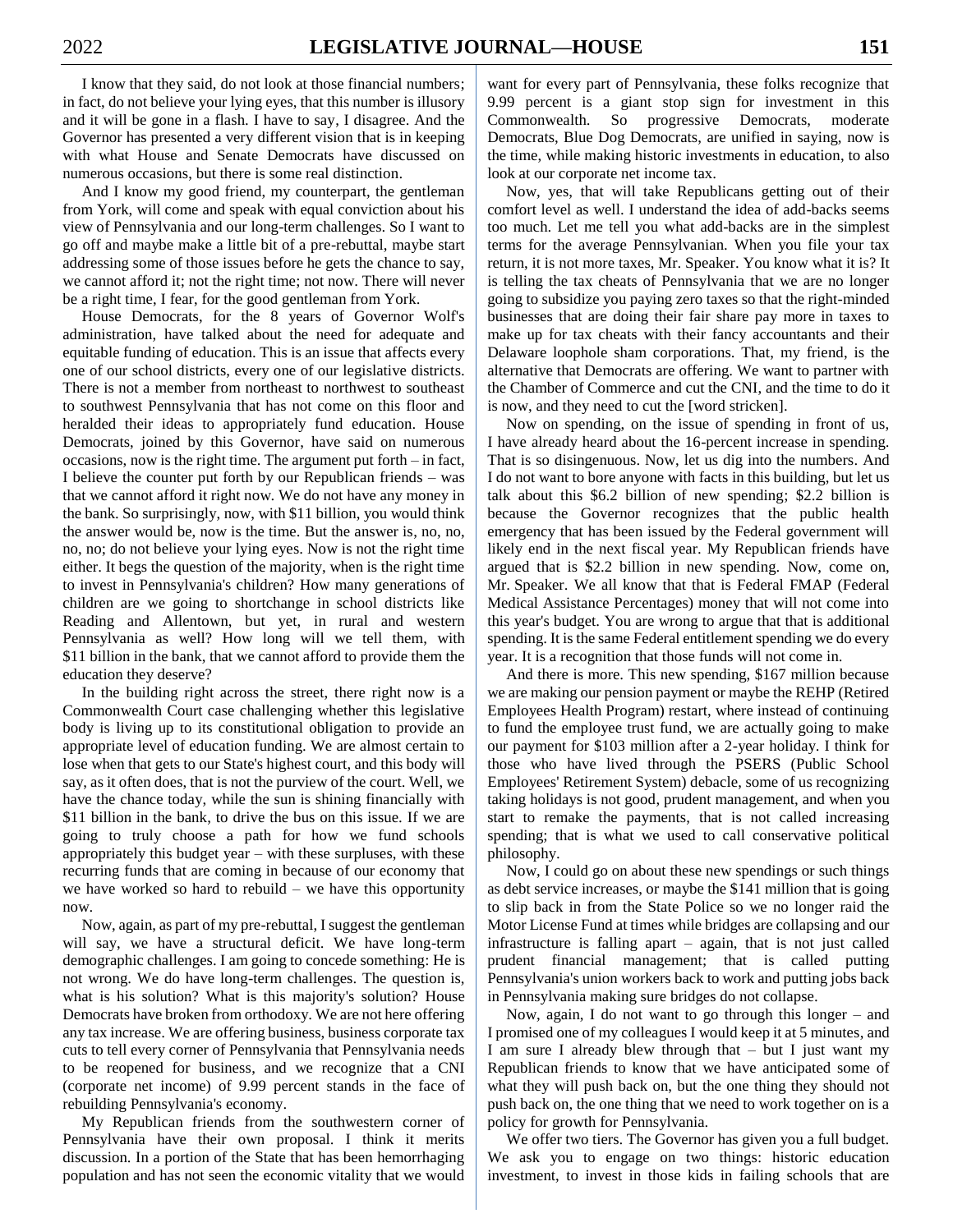underfunded, and those communities that are overtaxed – those communities that will not be able to rebuild and grow and those students who will never be able to reach their full potential because we failed to do our fullest. And in exchange, I will tell you, this caucus stands ready to have a conversation about how we tax companies and corporations in Pennsylvania. We want a pro-growth agenda, and we look forward to working with our Republican friends to achieve that. And yes, that is about cutting rates and broadening the base, and we look forward to working with our Republicans to make that happen for all Pennsylvanians.

Thank you so much, Mr. Speaker.

The SPEAKER. The Chair thanks the gentleman.

However, I will remind the remaining speakers that you are not to impugn the motives of individuals. I had let the gentleman continue; however, he did use the word "disingenuous." In addition to that, I would ask the clerk to please strike the reference to the profanity that the good gentleman inserted into the record, which is wholly inappropriate and in violation of our House rules.

# **STATEMENT BY MR. SAYLOR**

The SPEAKER. The Chair recognizes the Republican Appropriations chairman, Representative Saylor.

Mr. SAYLOR. Mr. Speaker, I am glad my colleague of the Democratic Appropriations has learned how to try and keep businesses open since they spent 18 months closing them and bankrupting them.

Anyway, when we enacted the current budget last June, there was widespread agreement in this body and with the Governor and in the Senate that we needed to take a multiyear approach to our fiscal needs in Pennsylvania. Now the Governor seems to have drifted off into some fiscal fantasyland where there is zero concern for our financial footing after he is gone.

Now, the Governor's massive spending spree proposed today will squander the entirety of our reserves and leave the next Governor, whomever he or she may be, with a massive budget deficit and no reserves to combat it, and would guarantee a tax increase on our businesses and our working families of Pennsylvania.

Now let us take a specific look at this budget. The Governor has proposed a16.6-percent spending increase over last year's budget, which we are currently in. That is a total of \$6.2 billion more. How much is \$6.2 billion, you ask? Well, it equates to \$17 million more dollars in State spending per day. And if you add it up in an annual increase, that means working families in Pennsylvania will spend \$1,055 more a year.

The Governor also proposes spending every penny of the remaining \$2.2 billion in Federal relief funds, even though the Federal government expects the States across our nation to spend those dollars over the next 4 years, and that is what we had originally planned to do here. So where is Tom Wolf who celebrated the fact that for the first time in his administration, we have healthy reserves?

Now, mind you, the Governor did not even sign three of the budgets enacted in the past 7 years, but recently he has been on a legacy tour taking credit for the increases in education funding and fiscal soundness that we put in place, and now he wants to squander everything away. In fact, he even uses voodoo math to try and hide the impact of his spending spree. It is a cover-up. The Governor uses arbitrary revenue and expenditures to try and

trick the public into believing his talking points, that he will actually leave a surplus for his successor. How can you spend everything and turn around and say you are leaving a surplus with a straight face? Seriously? Because he is using phony numbers.

The revenue estimates of his proposals are \$5 billion. Let me repeat that: \$5 billion higher than the IFO (Independent Fiscal Office), which just came out with their report. It is voodoo math. Then in the out-years, he presents disingenuous, low-expenditure projections for his next successor and this next General Assembly. After wanting to spend 16.6-percent more in the 22-23 budget, how much do you think the Governor shows in an increase in the next Governor's budget in 23-24 – the very next year after this budget? Well, it is only a \$100 million increase, or three-tenths of a percent.

There is not one member in this General Assembly who serves here today that has ever seen a budget of less than a 3-percent increase – never. Yet every year from here on out for the next 5 years, his projection is that no budget will increase by more than 1 percent. Now, I would love to contain that spending the Governor has shown, but the Governor's Budget Office has not, nor has he, offered any policies or changes that would help us achieve that kind of level of spending. And if we want to be intellectually honest, that would not even be enough to cover our pension and debt service – the increases there far surpass that – and not to mention the Department of Health and Human Services that seems to grow nearly by a billion dollars every year.

The truth, when you plug what the Governor presented today into the Independent Fiscal Office's estimates, is that the Governor is leaving the next Governor, and all of us, with nearly an \$800 million deficit. Well, not on my watch.

Let me get back to fiscal sanity and talk about a real budget that makes targeting investments while planning for our future and avoids setting ourselves up for a budget deficit and tax increases in the very next year. We in the House Republican Caucus have made a record of investments in our public schools, and I am sure we will again provide additional resources this coming budget for our public schools. However, one thing we need to answer is to the fact that roughly, right now roughly, sitting in the State Treasurer's Office, is \$5 billion of ARPA (American Rescue Plan Act) money that this administration has yet to delve out to our 500 school districts. Of that \$5 billion signed by President Biden on March 21, still left unspent, only 2 percent of that has been spent so far. And I heard here yesterday comments about asbestos and lead paint. Well, apparently there is no desire by the Governor's Office to get that money out to take care of those problems. Working with our colleagues in the Senate, we will present a better and more responsive budget that puts together working needs of Pennsylvanians first and respect our taxpayers.

I want to point out one other thing that I think is important. Education is important to our children, and every parent cares about education. Well, I hope you have all taken a chance to look at the Independent Fiscal Office's audit and performance study of the Education Department. That report shows that there is no correlation in how much money you spend versus testing scores. We have low-spending school districts with high testing scores. We have high-spending schools with high testing scores, and vice versa, in all of those categories. It is not how much money you spend; it is how you spend it. And that is what I believe the taxpayers send us here for is accountability, to hold school boards and superintendents accountable how they spend the taxpayers' dollars.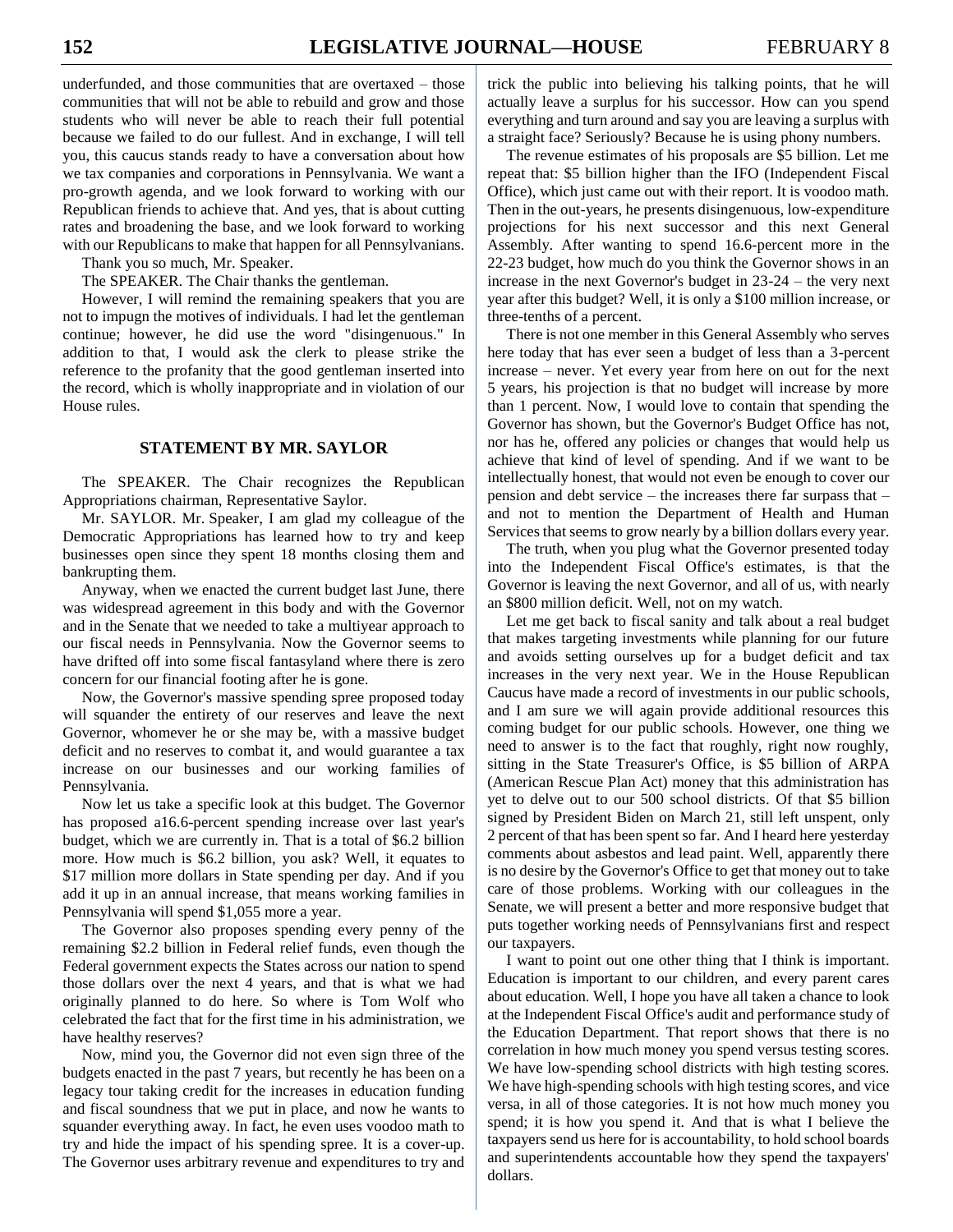Anyway, I do find it interesting that here we are in 2022 and the Governor is finally talking about reducing taxes instead of his normal proposals to increase them. We certainly would welcome a conversation to that, and I look forward to working with my colleagues here on both sides of the aisle and the Governor to discuss how we move forward in those talks, but not the Governor's made-up numbers. We need to talk about real numbers here.

My colleague on the other side of the aisle mentioned union jobs. I agree with him. I care about union jobs, everybody's jobs. But we have a Governor who has instituted a RGGI (Regional Greenhouse Gas Initiative) that will cost union jobs and goodpaying jobs in Pennsylvania. Anybody who does not realize that now needs to look elsewhere. You know, we cannot just talk it here; we have to walk it by the actions we take. And RGGI, RGGI is a job killer, and it kills our economy in Pennsylvania.

The Commonwealth has strong financial footing now because of the strong Republican leadership we have done here in the General Assembly. You know, massive budgets, fantasy budgets, and tax-increase proposals are not what taxpayers of Pennsylvania are looking for. We are not going to allow anybody to fritter away the money that the taxpayers have here.

We talk about Federal dollars and State tax dollars – they are – but guess what? Number one, they are taxpayers' dollars, and we are to be held accountable how we spend those dollars. I look forward to working with both sides of the aisle and with the Governor's Office to craft a budget that does not bankrupt this Commonwealth next session, next Governor. Whether it is a Democrat or Republican Governor, we have a responsibility in this General Assembly to make sure our taxpayers, our working families across this Commonwealth are not faced next year with a tax increase scaring more business out of Pennsylvania like we did with the \$3 billion steel plant in West Virginia or the \$20 billion semiconductor plant in Ohio.

We need to improve our economy, and the Governor is right that we need to look at tax cuts, but we have been saying that on this side of the aisle for a long time.

Mr. Speaker, I thank you and look forward to working with everyone to craft a good budget for the people of Pennsylvania.

The SPEAKER. The Chair thanks the gentleman.

# **PARLIAMENTARY INQUIRY**

The SPEAKER. The Speaker recognizes the Democratic leader, Leader McClinton.

Ms. McCLINTON. Thank you, Mr. Speaker.

Parliamentary inquiry?

The SPEAKER. You may state your inquiry.

Ms. McCLINTON. I did not want to interrupt the previous speaker, but I do hope that the Speaker will admonish that speaker as he referenced His Excellency, the Governor, calling him disingenuous and trying to trick people, and that he should be more responsible.

The SPEAKER. I believe I was counseling your Appropriations chairman when he may have said that, so I apologize. But the fact does remain that we are to refer to one another in the appropriate terms, and in this case regarding the Governor, the discussion of motive and personality would also be inappropriate.

So again, I will ask both leaders before they speak to please abide by the rules. I know for myself, as Speaker, it does get quite tiring when individual members continue to rail against the guardrails again and again on the rules when they have been clearly counseled on what is and is not in bounds.

You are in order and may proceed.

Ms. McCLINTON. Thank you, Mr. Speaker.

The SPEAKER. You do not wish to offer budgetary comments? The Chair thanks the lady.

Does the majority leader wish to offer any comments? Very good.

We will go to the active calendar.

#### **CALENDAR**

#### **BILLS ON SECOND CONSIDERATION**

The House proceeded to second consideration of **HB 1614, PN 1788,** entitled:

An Act amending the act of June 3, 1937 (P.L.1333, No.320), known as the Pennsylvania Election Code, in ballots, further providing for number of ballots to be printed and specimen ballots.

On the question, Will the House agree to the bill on second consideration? Bill was agreed to.

\* \* \*

The House proceeded to second consideration of **HB 2126, PN 2464,** entitled:

An Act amending Title 74 (Transportation) of the Pennsylvania Consolidated Statutes, in preliminary provisions relating to aviation, further providing for Aviation Restricted Account; and making a related repeal.

On the question, Will the House agree to the bill on second consideration? Bill was agreed to.

\* \* \*

The House proceeded to second consideration of **HB 2216, PN 2582,** entitled:

An Act amending Title 74 (Transportation) of the Pennsylvania Consolidated Statutes, providing for Pennsylvania Infrastructure Bank and for Pennsylvania Infrastructure Bank Fund; and making related repeals.

On the question, Will the House agree to the bill on second consideration? Bill was agreed to.

# **BILL ON THIRD CONSIDERATION**

The House proceeded to third consideration of **SB 739, PN 1378,** entitled:

An Act amending Title 35 (Health and Safety) of the Pennsylvania Consolidated Statutes, in Commonwealth services, further providing for definitions and for assistance to fire companies and EMS companies; in grants to fire companies and emergency medical services companies,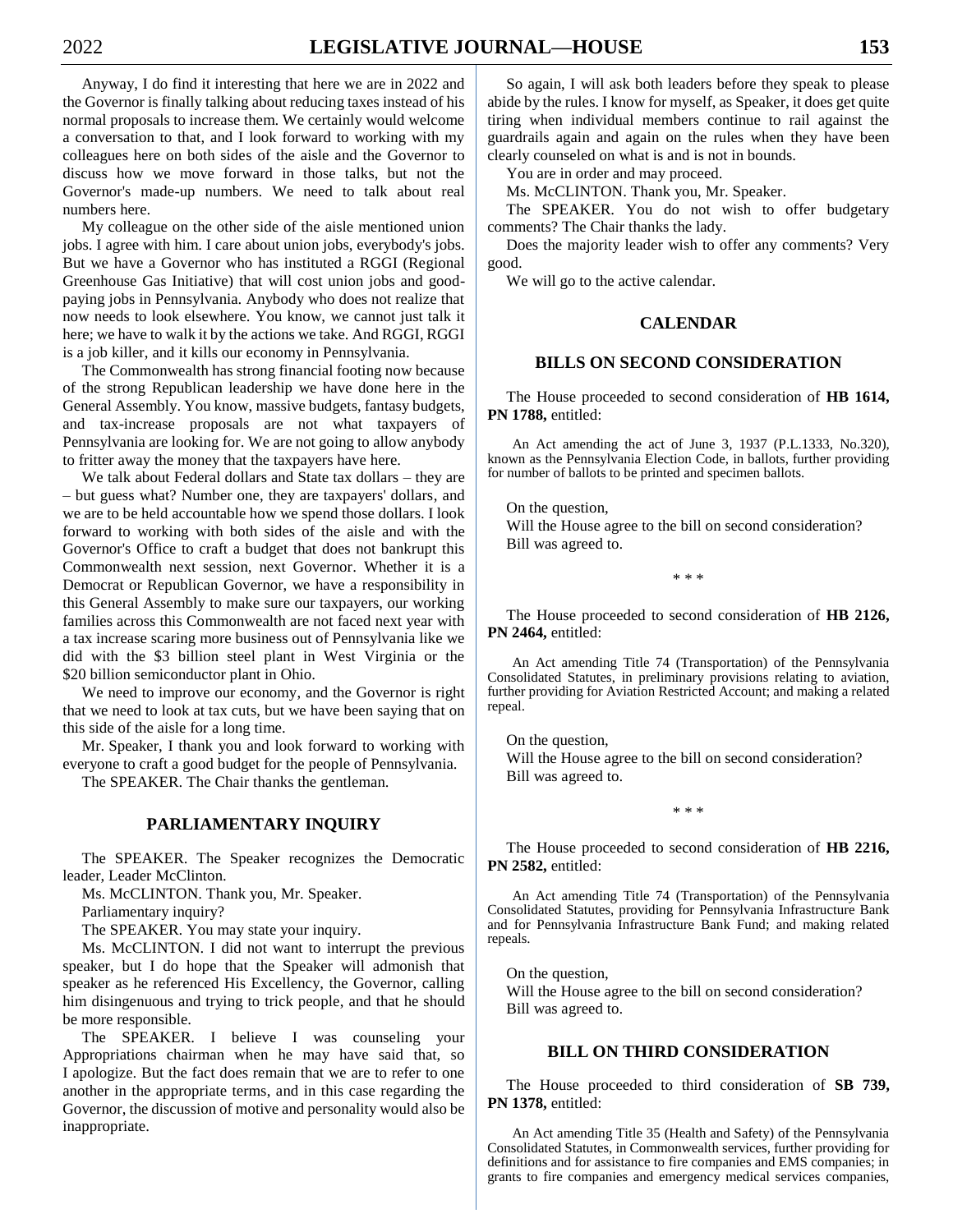establishing the Emergency Medical Services COVID-19 Recovery Grant Program and providing for expiration of authority relating to Emergency Medical Services COVID-19 Recovery Grant Program; and making editorial changes.

On the question,

Will the House agree to the bill on third consideration? Bill was agreed to.

(Bill analysis was read.)

The SPEAKER. This bill has been considered on three different days and agreed to and is now on final passage.

The question is, shall the bill pass finally?

The Chair recognizes the gentlewoman, Representative Boback, on final passage.

Ms. BOBACK. Thank you, Mr. Speaker.

Mr. Speaker, this legislation, which is SB 739, establishes the Pennsylvania Professional Fire Fighters Association, the PA Career Fire Chiefs Association, the Secretary of DCED (Department of Community and Economic Development) or designee, and the Secretary of DCNR (Department of Conservation and Natural Resources) or their designee as a voting member of the application review committee for the State Fire and Emergency Medical Services Loan Program.

This is a follow-up SR 6 initiative, and in view of the law that we passed last session, this will allow career fire departments to receive loans under the State's 2-percent loan program. We are now providing them membership on the program's review committee, as we do other loan recipients.

In addition – and this is so important to listen to – this bill was amended to provide \$25 million in grant programs for our 911 emergency ambulances, which they so desperately need as the front line of our emergency medical system. So again, this also includes that \$25 million grant program for our 911 emergency ambulances.

Mr. Speaker, I would ask the members for an affirmative vote on SB 739. Thank you.

The SPEAKER. The Chair thanks the lady and recognizes the gentleman, Representative Causer, on final passage.

Mr. CAUSER. Thank you, Mr. Speaker.

Mr. Speaker, I rise to support SB 739. Our emergency medical services system in Pennsylvania really is in a state of crisis. The system was struggling before the pandemic, but the last 2 years have really caused problems for our emergency medical services system, and in rural Pennsylvania, in many ways, the system is falling apart.

Our emergency medical services personnel are struggling with a lack of personnel and a lack of funding, and SB 739, as amended by the House Appropriations Committee, provides \$25 million in grant funding for these dedicated professionals. This grant funding will help with recruitment and retention. It will help with equipment and training. It will help with debt reduction that they might have and revenue loss that they have encountered.

Mr. Speaker, nearly 800 agencies across the Commonwealth will be eligible for this funding, and I hope that you will join with me to support this vital funding for our lifesaving emergency medical services professionals.

Thank you, Mr. Speaker.

The SPEAKER. The Chair thanks the gentleman and recognizes the gentleman, Leader Benninghoff, on final passage. Mr. BENNINGHOFF. Thank you, Mr. Speaker.

I will not be long, but first of all, I want to put a shout-out to those people who are serving us in the fields in the EMS world. We are very blessed in this county and in this State. As you know, many of these people are doing this on a voluntary basis as well.

We forget that the reimbursement rate through Medicare-Medicaid predominately is about 70 percent of these people's funding, and unfortunately, it is a very poor rate. That in mind, this will be a great influx to hopefully keep some of these systems open.

I think the Policy chairman outlined it pretty well. The significant impact all across Pennsylvania, but specifically in rural Pennsylvania, for some it is a matter of 25, 30 miles from that ambulance responding to no health care. In order to get them to acute care facilities, if we do not have these types of in-the-field agencies available, people are going to be in deep trouble and not have the access to the care that they need in an acute crisis.

So I commend our members. This should be a good unanimous, bipartisan vote.

Thank you, Mr. Speaker, for your time, and we thank the chair for its work on this bill.

The SPEAKER. The Chair thanks the gentleman.

On the question recurring,

Shall the bill pass finally?

The SPEAKER. Agreeable to the provisions of the Constitution, the yeas and nays will now be taken.

(Members proceeded to vote.)

The SPEAKER. On that question, the Chair recognizes the good gentleman, Representative Harris.

Mr. HARRIS. Thank you, Mr. Speaker.

The electronic board is accurate.

The SPEAKER. The Chair thanks the gentleman and recognizes the gentlewoman, Representative Oberlander.

Ms. OBERLANDER. Thank you, Mr. Speaker.

The electronic board is accurate.

The SPEAKER. The Chair thanks the good lady.

The following roll call was recorded:

#### YEAS–200

|              |                    | Rigby                      |
|--------------|--------------------|----------------------------|
|              |                    |                            |
|              |                    | Roae                       |
| <b>Fritz</b> | Mackenzie, R.      | Rossi                      |
| Galloway     | Madden             | Rothman                    |
| Gaydos       | Major              | Rowe                       |
| Gillen       | Mako               | Rozzi                      |
| Gillespie    | Malagari           | Ryan                       |
| Gleim        | Maloney            | Sainato                    |
| Gregory      | Markosek           | Samuelson                  |
| Greiner      | Marshall           | Sanchez                    |
| Grove        | Masser             | Sankey                     |
| Guenst       | Matzie             | Sappey                     |
| Guzman       | McClinton          | Saylor                     |
| Hamm         | McNeill            | Schemel                    |
| Hanbidge     | Mehaffie           | Schlossberg                |
| Harkins      | Mentzer            | Schmitt                    |
|              | Frankel<br>Freeman | Longietti<br>Mackenzie, M. |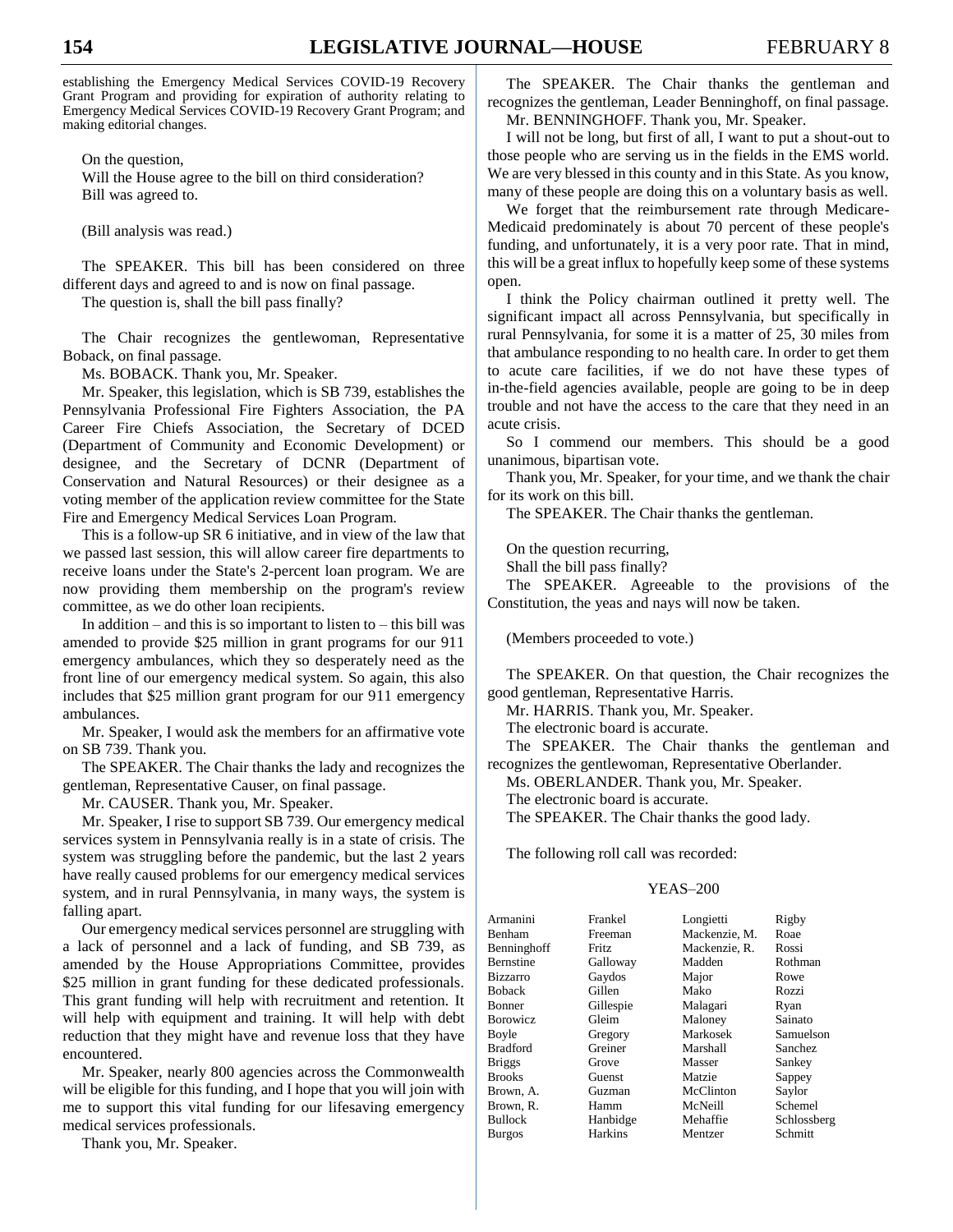# 2022 **LEGISLATIVE JOURNAL—HOUSE 155**

Davis, A. Flood Lewis

Burns Harris Mercuri Schroeder Carroll Heffley Merski Schweyer Causer Helm Metcalfe Shusterman Cephas Hennessey Metzgar Silvis Ciresi Herrin Mihalek Sims<br>Conklin Hershey Millard Smith Conklin Hershey Millard Smith Cook Hickernell Miller, B. Snyder Cox Hohenstein Miller, D. Solomon Cruz Howard Mizgorski Sonney Culver Innamorato Moul Staats Curry Irvin Mullery Stambaugh Daley Isaacson Mullins Stephens Values Mustello Struzz<br>
Jones Neilson Sturla Davis, T. Jozwiak Nelson, E. Thomas Dawkins Kail Nelson, N. Tomlinson Day Kaufer O'Mara Topper Deasy Kauffman O'Neal Twardzik DeLissio Keefer Oberlander Vitali Delloso Kenyatta Ortitay Warner Delozier Kerwin Otten Warren DelRosso Kim Owlett DeLuca Kinkead Parker Welby Diamond Kinsey Pashinski Wentling Dowling Kirkland Peifer Wheeland Driscoll Klunk Pennycuick White Dunbar Knowles Pickett Williams, C. Kosierowski Emrick Krajewski Polinchock Young Evans Krueger Puskaric Zabel Farry Kulik Quinn Zimmerman Fee Labs Rabb Fiedler Lawrence Rader Cutler, Fitzgerald Lee Rapp Speaker

#### NAYS–0

### NOT VOTING–0

#### EXCUSED–0

The majority required by the Constitution having voted in the affirmative, the question was determined in the affirmative and the bill passed finally.

Ordered, That the clerk return the same to the Senate with the information that the House has passed the same with amendment in which the concurrence of the Senate is requested.

# **SUPPLEMENTAL CALENDAR A**

# **BILL ON CONCURRENCE IN SENATE AMENDMENTS**

The House proceeded to consideration of concurrence in Senate amendments to **HB 1082, PN 2714,** entitled:

An Act amending the act of April 9, 1929 (P.L.343, No.176), known as The Fiscal Code, in ARPA health care workforce supports, further providing for definitions; and providing for early detection and diagnosis of Alzheimer's Disease or a related disorder.

On the question, Will the House concur in Senate amendments?

The SPEAKER. Moved by the gentlewoman, Representative DelRosso, that the House concur in the amendments inserted by the Senate.

The Chair now recognizes the Representative for a brief description of Senate amendments.

Ms. DelROSSO. Thank you, Mr. Speaker.

The amendment offered a clarification for high medical assistance hospitals. Thank you.

The SPEAKER. The Chair thanks the lady.

On the question recurring,

Will the House concur in Senate amendments?

The SPEAKER. Agreeable to the provisions of the Constitution, the yeas and nays will now be taken.

(Members proceeded to vote.)

The SPEAKER. On that question, the Chair recognizes the gentleman, Representative Harris.

Mr. HARRIS. Thank you, Mr. Speaker.

The electronic board is accurate.

The SPEAKER. The Chair thanks the gentleman and recognizes the gentlewoman, Representative Oberlander.

Ms. OBERLANDER. Thank you, Mr. Speaker.

The electronic board is accurate.

The SPEAKER. The Chair thanks the lady.

The following roll call was recorded:

#### YEAS–200

| Armanini        | Frankel      | Longietti     | Rigby         |
|-----------------|--------------|---------------|---------------|
| Benham          | Freeman      | Mackenzie, M. | Roae          |
| Benninghoff     | <b>Fritz</b> | Mackenzie, R. | Rossi         |
| Bernstine       | Galloway     | Madden        | Rothman       |
| <b>Bizzarro</b> | Gaydos       | Major         | Rowe          |
| <b>Boback</b>   | Gillen       | Mako          | Rozzi         |
| Bonner          | Gillespie    | Malagari      | Ryan          |
| Borowicz        | Gleim        | Maloney       | Sainato       |
| Boyle           | Gregory      | Markosek      | Samuelson     |
| <b>Bradford</b> | Greiner      | Marshall      | Sanchez       |
| <b>Briggs</b>   | Grove        | Masser        | Sankey        |
| <b>Brooks</b>   | Guenst       | Matzie        | Sappey        |
| Brown, A.       | Guzman       | McClinton     | Saylor        |
| Brown. R.       | Hamm         | McNeill       | Schemel       |
| <b>Bullock</b>  | Hanbidge     | Mehaffie      | Schlossberg   |
| <b>Burgos</b>   | Harkins      | Mentzer       | Schmitt       |
| Burns           | Harris       | Mercuri       | Schroeder     |
| Carroll         | Heffley      | Merski        | Schweyer      |
| Causer          | Helm         | Metcalfe      | Shusterman    |
| Cephas          | Hennessey    | Metzgar       | Silvis        |
| Ciresi          | Herrin       | Mihalek       | Sims          |
| Conklin         | Hershey      | Millard       | Smith         |
| Cook            | Hickernell   | Miller. B.    | Snyder        |
| $\cos$          | Hohenstein   | Miller, D.    | Solomon       |
| Cruz            | Howard       | Mizgorski     | Sonney        |
| Culver          | Innamorato   | Moul          | <b>Staats</b> |
| Curry           | Irvin        | Mullery       | Stambaugh     |
| Daley           | Isaacson     | Mullins       | Stephens      |
| Davanzo         | James        | Mustello      | Struzzi       |
| Davis, A.       | Jones        | Neilson       | Sturla        |
| Davis, T.       | Jozwiak      | Nelson, E.    | Thomas        |
| Dawkins         | Kail         | Nelson, N.    | Tomlinson     |
| Day             | Kaufer       | O'Mara        | Topper        |
| Deasy           | Kauffman     | O'Neal        | Twardzik      |
| DeLissio        | Keefer       | Oberlander    | Vitali        |
| Delloso         | Kenyatta     | Ortitay       | Warner        |
| Delozier        | Kerwin       | Otten         | Warren        |
| DelRosso        | Kim          | Owlett        | Webster       |
| DeLuca          | Kinkead      | Parker        | Welby         |
| Diamond         | Kinsey       | Pashinski     | Wentling      |
| Dowling         | Kirkland     | Peifer        | Wheeland      |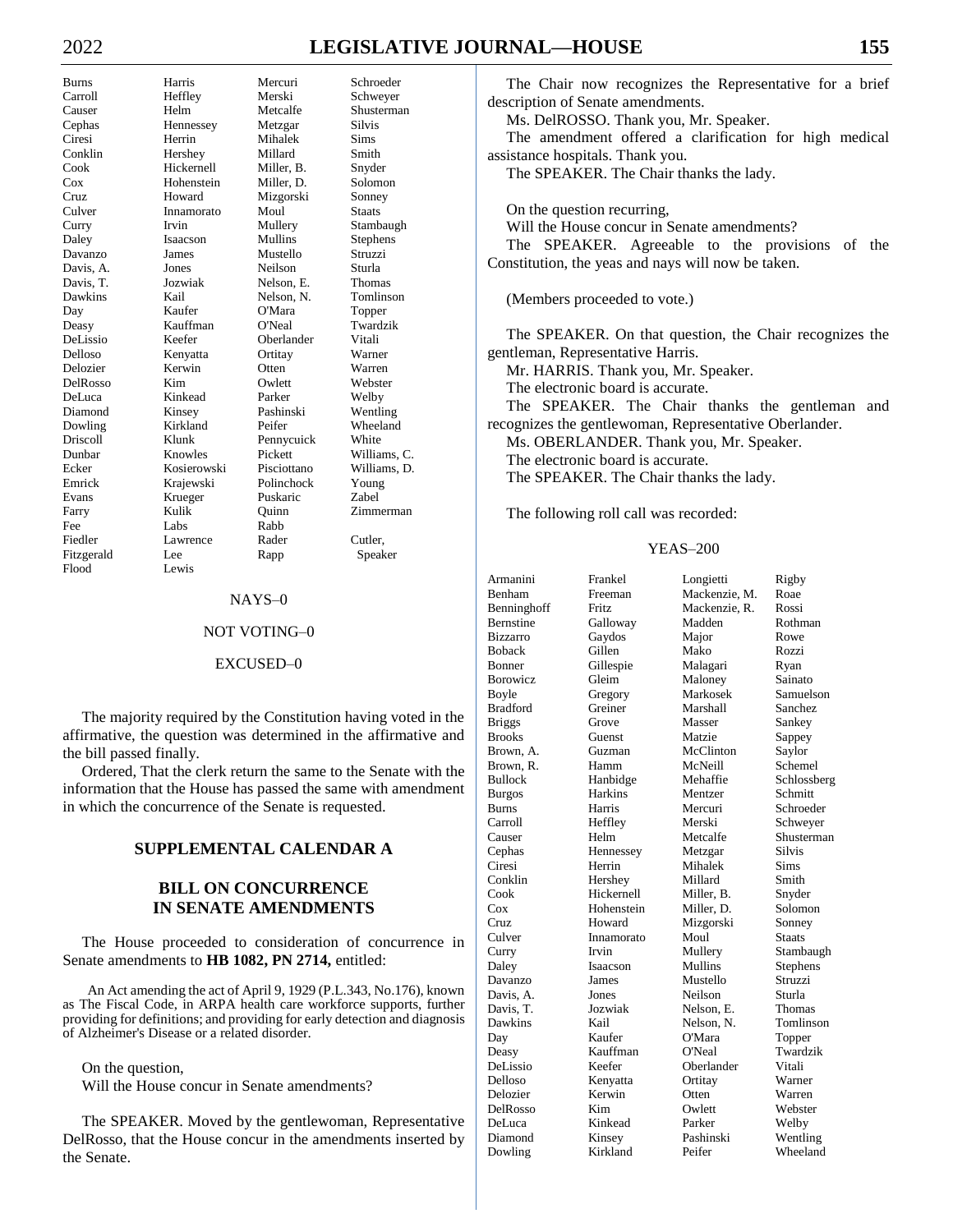# **156 LEGISLATIVE JOURNAL—HOUSE** FEBRUARY 8

Flood Lewis

Driscoll Klunk Pennycuick White Fee Labs Rabb

Dunbar Knowles Pickett Williams, C. Ecker Kosierowski Pisciottano Williams, D. Emrick Krajewski Polinchock Young Evans Krueger Puskaric Zabel<br>
Earry Kulik Ouinn Zimm Farry Kulik Quinn Zimmerman Fiedler Lawrence Rader Cutler, Fitzgerald Lee Rapp Speaker

NAYS–0

# NOT VOTING–0

### EXCUSED–0

The majority required by the Constitution having voted in the affirmative, the question was determined in the affirmative and the amendments were concurred in.

Ordered, That the clerk inform the Senate accordingly.

# **BILL SIGNED BY SPEAKER**

Bill numbered and entitled as follows having been prepared for presentation to the Governor, and the same being correct, the title was publicly read as follows:

#### **HB 1082, PN 2714**

An Act amending the act of April 9, 1929 (P.L.343, No.176), known as The Fiscal Code, in ARPA health care workforce supports, further providing for definitions; and providing for early detection and diagnosis of Alzheimer's Disease or a related disorder.

Whereupon, the Speaker, in the presence of the House, signed the same.

# **VOTE CORRECTION**

The SPEAKER. The Speaker recognizes the gentlewoman for a correction of the record, Representative Oberlander.

Ms. OBERLANDER. Thank you, Mr. Speaker.

This is a correction of the record on HB 19 on final passage. The gentlelady from Northumberland County, Representative Culver, was recorded in the negative and should have been recorded in the positive.

Thank you, Mr. Speaker. The SPEAKER. The Chair thanks the lady.

# **BILLS RECOMMITTED**

The SPEAKER. The majority leader moves that the following bills be recommitted to the Committee on Appropriations:

HB 1614; HB 2126; and HB 2216.

On the question, Will the House agree to the motion? Motion was agreed to.

# **BILLS REMOVED FROM TABLE**

The SPEAKER. The majority leader moves that the following bills be removed from the tabled calendar and placed on the active calendar:

HB 637; HB 1792; HB 1957; HB 2068; HB 2073; HB 2159; HB 2269; and HB 2315.

On the question, Will the House agree to the motion? Motion was agreed to.

# **BILL REMOVED FROM TABLE**

The SPEAKER. The majority leader moves that HB 802 be removed from the tabled calendar and placed on the active calendar.

On the question, Will the House agree to the motion? Motion was agreed to.

### **BILL TABLED**

The SPEAKER. The majority leader moves that HB 802 be removed from the active calendar and placed on the tabled calendar.

On the question, Will the House agree to the motion? Motion was agreed to.

# **CALENDAR CONTINUED**

# **BILL ON SECOND CONSIDERATION**

The House proceeded to second consideration of **HB 1587, PN 1761,** entitled:

An Act amending Titles 18 (Crimes and Offenses) and 42 (Judiciary and Judicial Procedure) of the Pennsylvania Consolidated Statutes, in assault, providing for arrests of previously convicted persons possessing firearms in a subsequent offense; and, in sentencing, providing for sentences for previously convicted persons possessing firearms in a subsequent offense.

On the question, Will the House agree to the bill on second consideration?

# **BILL TABLED**

The SPEAKER. The majority leader moves that HB 1587 be removed from the active calendar and placed on the tabled calendar.